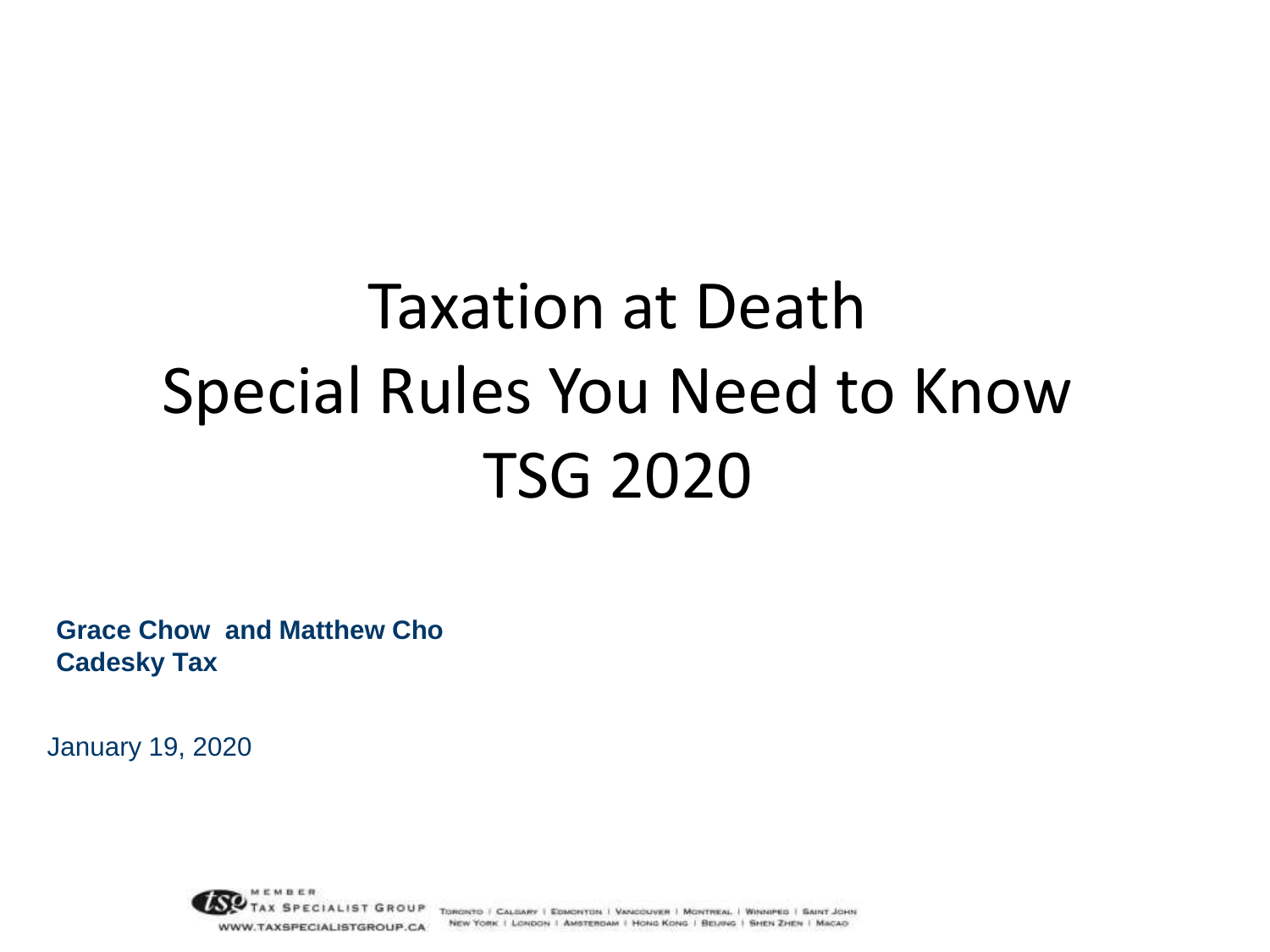## Payment and Filing Extensions

- The terminal return due date of a deceased taxpayer may be extended depending on when the taxpayer died.
- If the taxpayer passes away after October of the year of death but before the regular filing due date for the year, the deadline is later of regular due date or six months after death.
- For June 15 filers, deadline remains June 15 unless the death occurs between December 16 to 31.
- For April 30 filers, deadline remains April 30 unless death occurs between November and December.
- The policy objective is to always allow at least 6 months to file the terminal return.

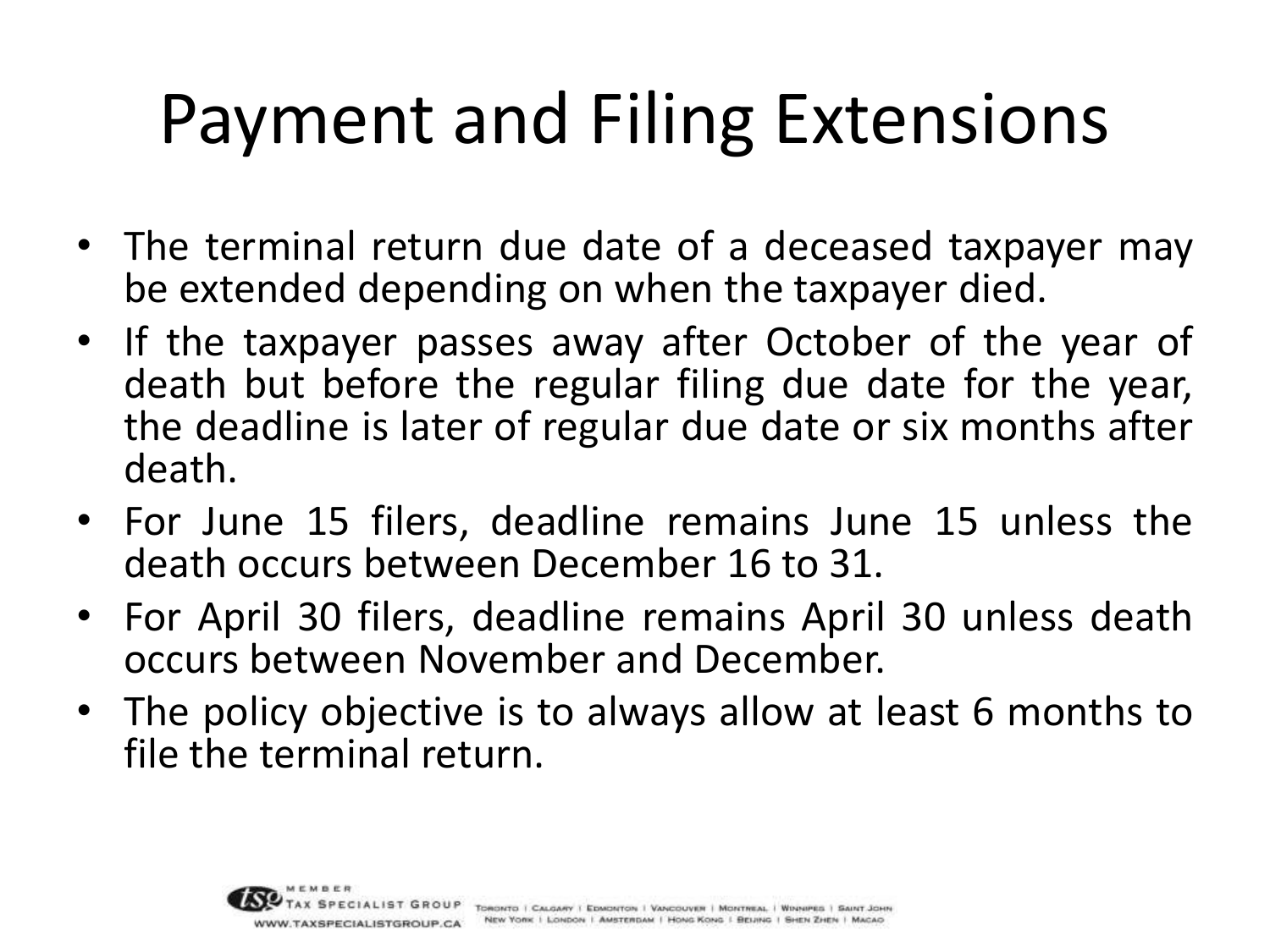## Payment and Filing Extensions

- The filing due date for the deceased's spouse/commonlaw partner's return for the year of death is the same as the deceased.
- If a "tainted" spousal trust was created then the terminal return is due 18 months after death, but spouse/common-law partner does not get this.
	- If spouse, for whatever reasons, decides to give up her entitlement under the trust, the trust will no longer be a spousal trust and no 18 months extension.

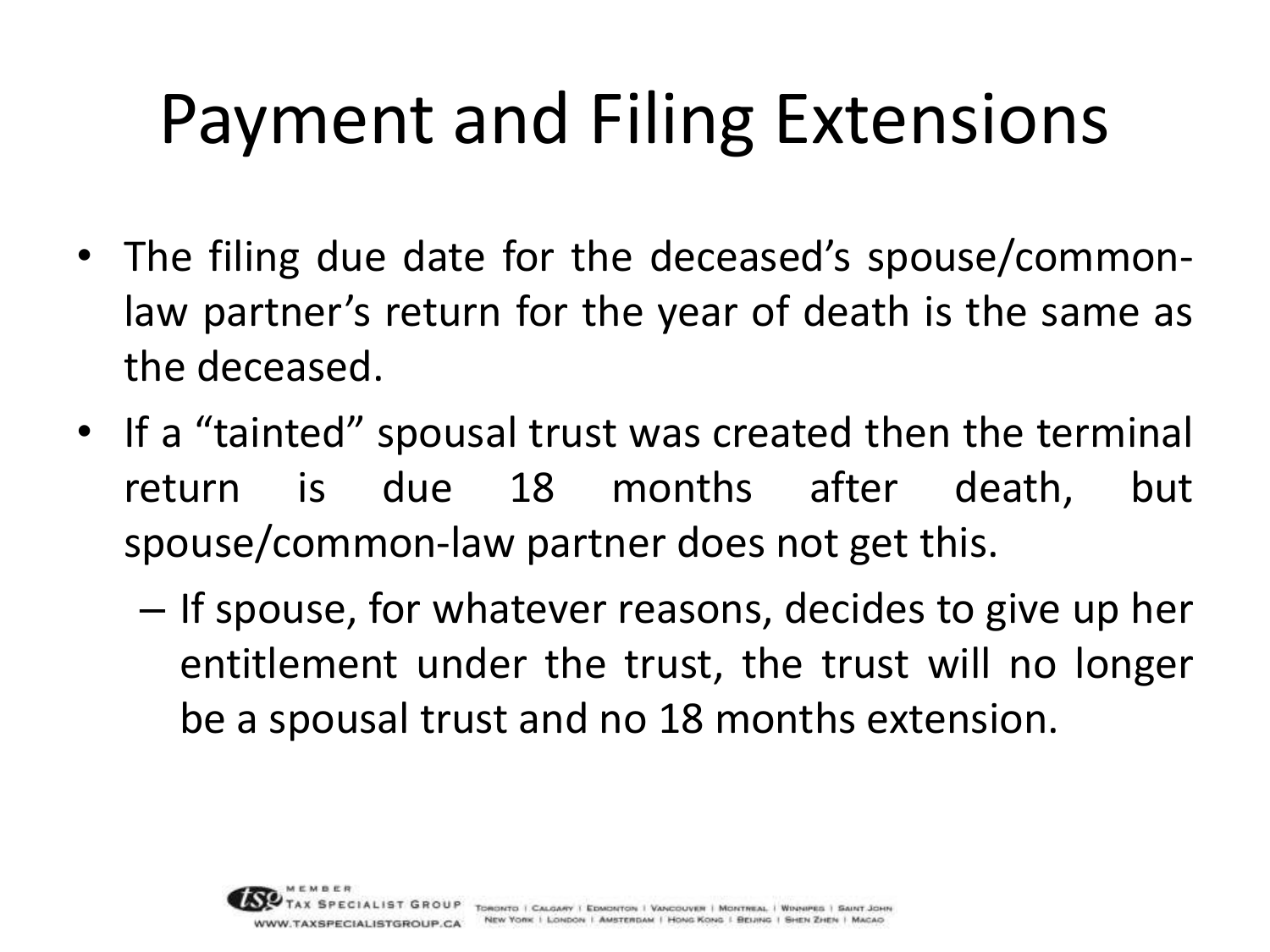## Payment and Filing Extensions

- The balance owing on the terminal return is due 6 months from death if the person dies between October of the year and May of next year.
- Presumably same policy objective as the filing deadline, HOWEVER:
	- This does **NOT** apply to the spouse/common-law partner!!!!!!!!!!
- No equivalent for "tainted" spousal trust.

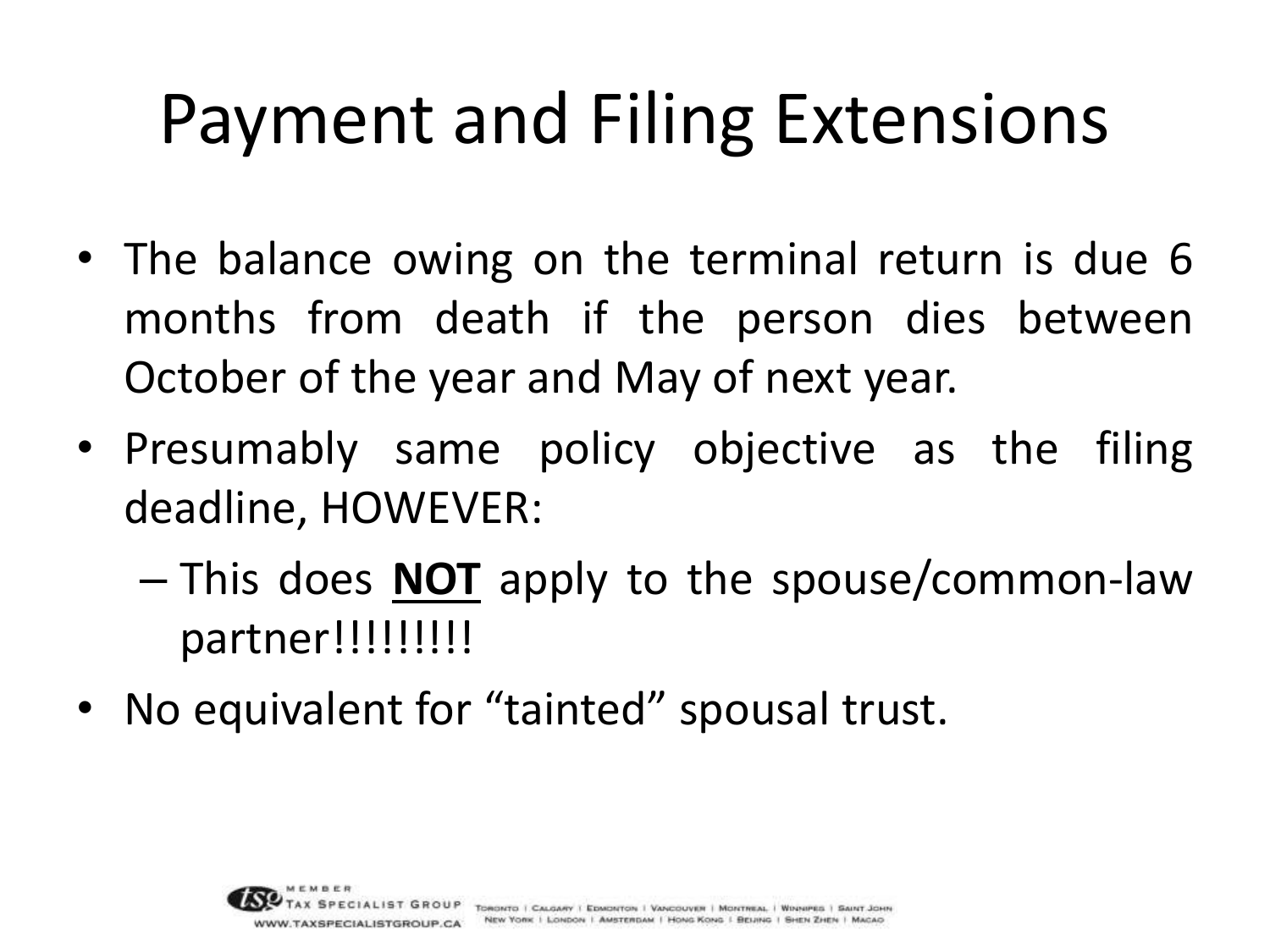# Rights or Things

- The legal representative of a deceased taxpayer may elect to file a separate tax return for the deceased and report the income from "rights or things".
- Rights or things typically includes amounts accrued to the deceased but not yet received, like bonus, or dividends declared but not yet received.
- This allows multiplication of certain tax credits (e.g., basic personal amount & age credit) and saves more tax for the deceased taxpayer.
- Election must be filed no later than the later of:
	- one year after date of death; and
	- 90 days after the date of the notice of assessment of the terminal return.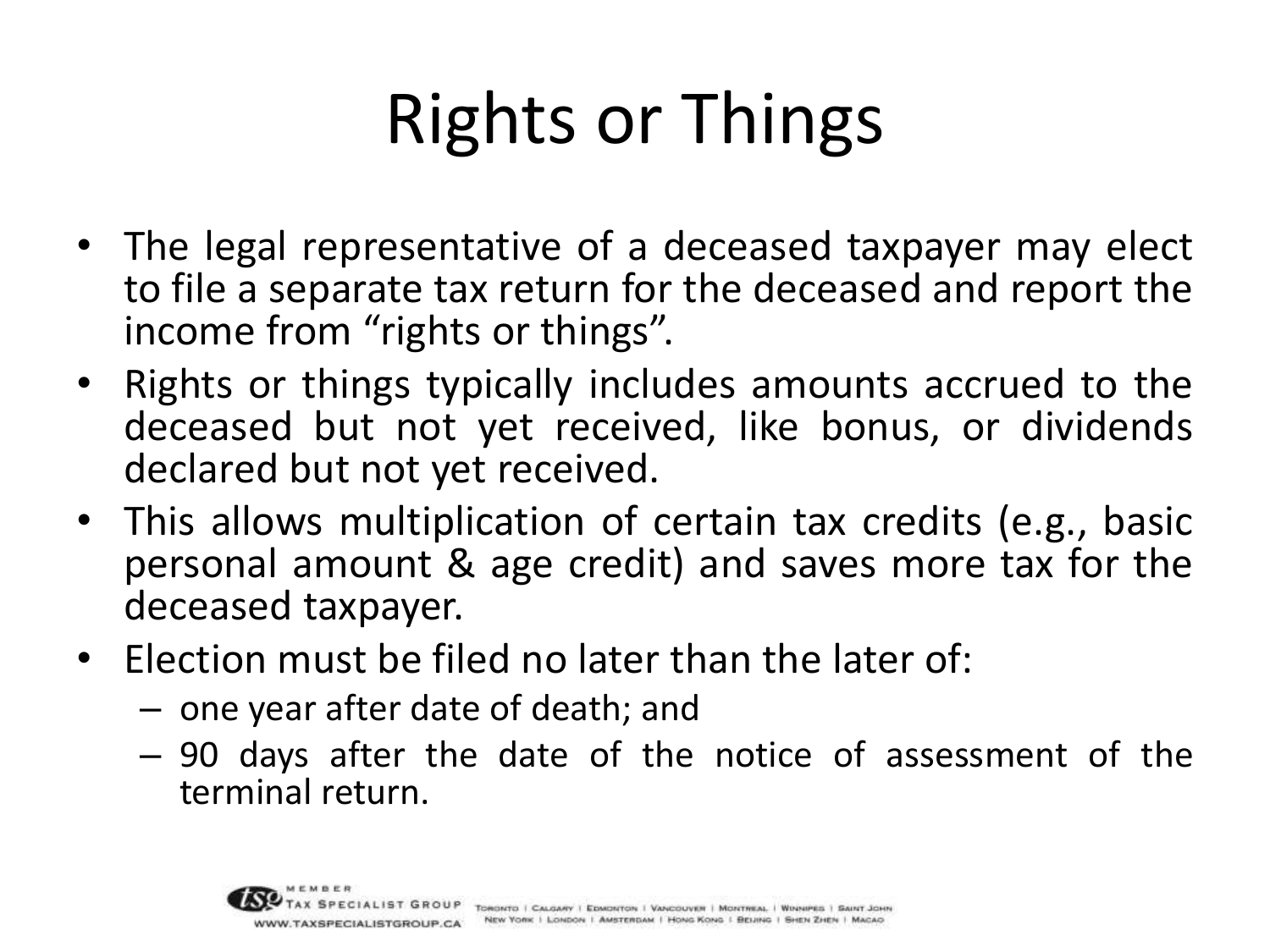# Rights or Things

- However, if the rights or things are distributed to the beneficiaries before the election deadline then the amounts are included in the beneficiaries' income and not the deceased nor on a separate return, per ss. 70(3).
- Note the reference is to election deadline not when the election is filed. So if the election is filed a month after death, but rights or things are distributed in say 6 months after death, the income is to be reported by the beneficiaries.

SPECIAL ISTGROUP CA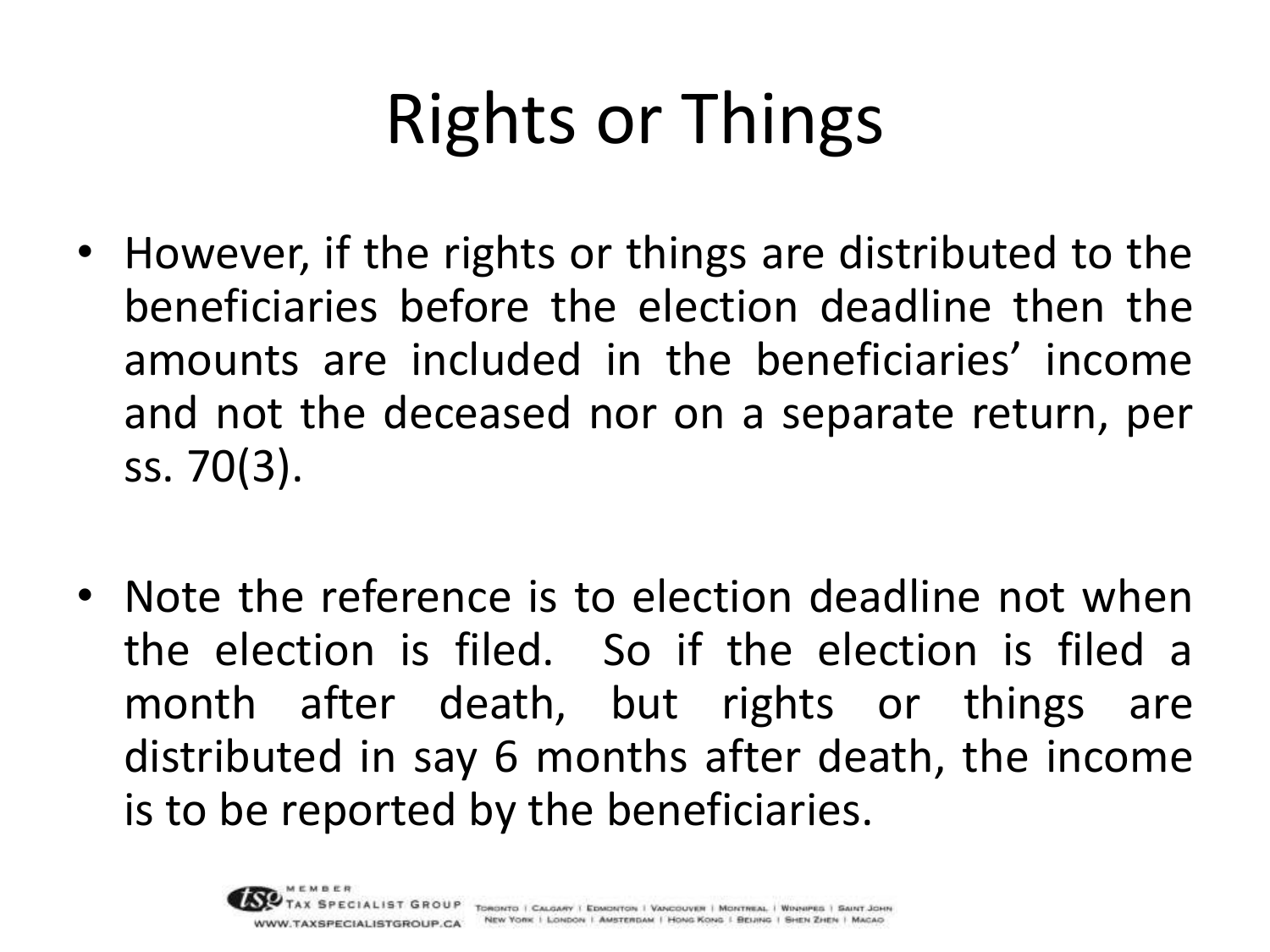# 15(2) and Repayment by Estate

- A shareholder who had a ss. 15(2) income inclusion passed away and the estate repaid the debt. Does par. 20(1)(j) apply and who gets the deduction?
- An argument may be made to deny a deduction as the estate is not the same shareholder that took out the loan.
- CRA's position is that:
	- Estate can get the deduction not the deceased.
	- If loan was repaid by the estate before ss. 15(2) can apply (e.g., the 1 year rule), then no ss. 15(2).
	- No deduction for anyone if beneficiary repays the loan.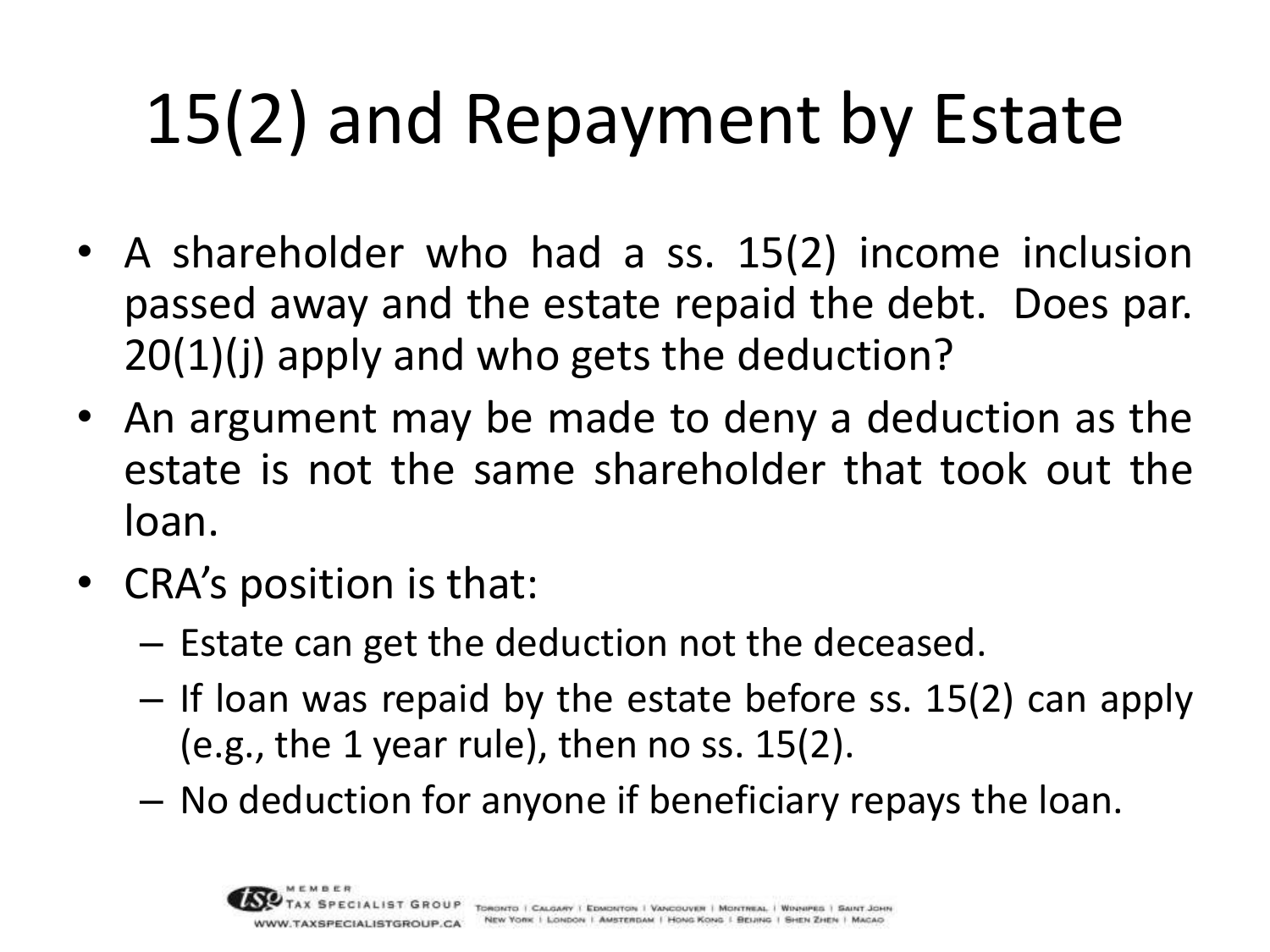## Debt Forgiveness

• Paragraph 80(2)(a) provides an exception for debt extinguished by way of a bequest or inheritance

• No debt forgiveness to debtor if debt forgiven at death as provided under the will

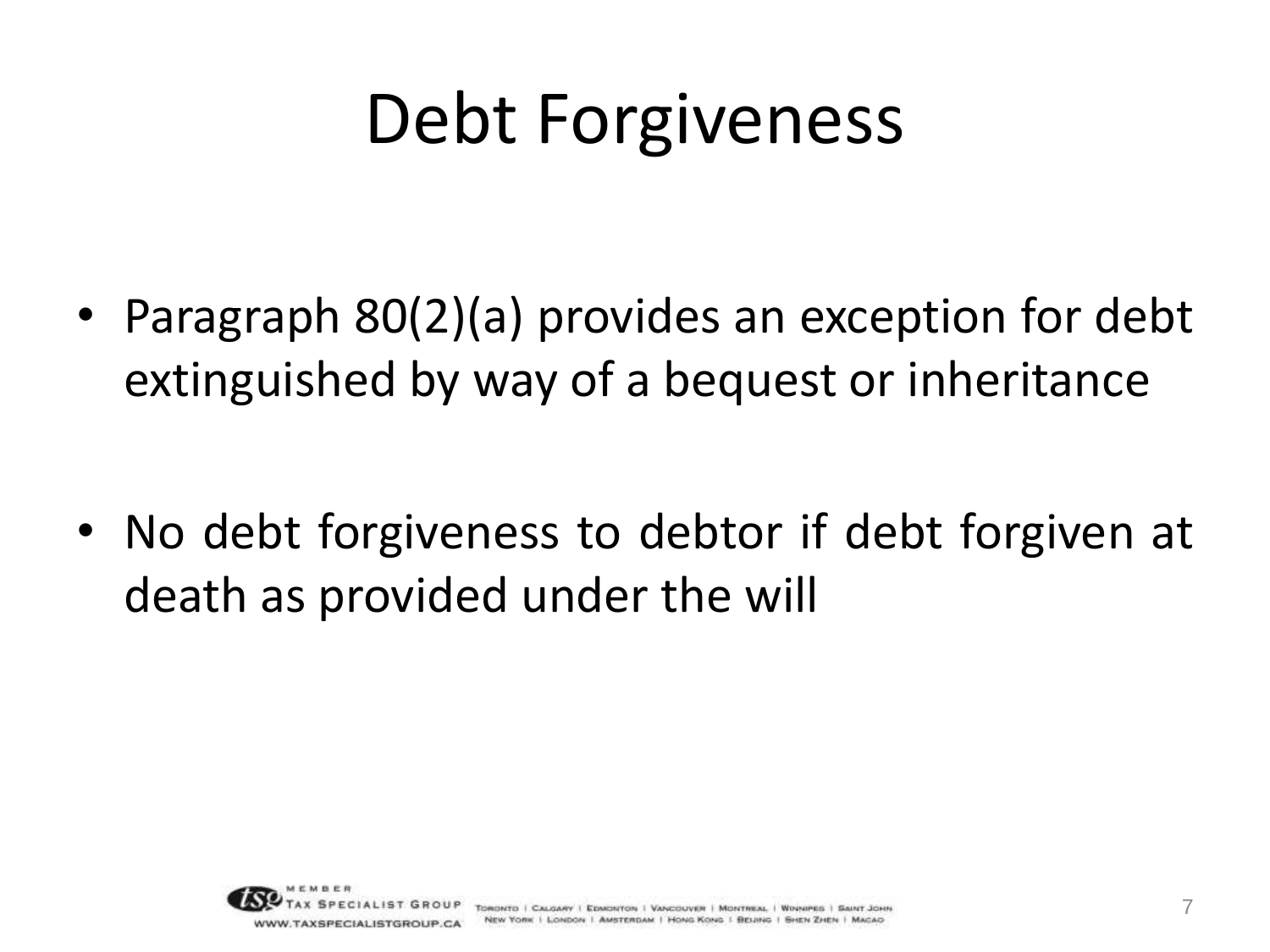# Debt Forgiveness

- Capital loss to deceased only if debt acquired for the purpose of gaining or producing income (interest bearing or also shareholder of corporation for corporate debt) [ CRA Views 2012-0442951C6, STEP CRA Roundtable – June 2012 –Question 3 – Section 40(2)(g)(ii), 80, 248(1)]
- Can apply to prescribed loan for income splitting
- For corporate debt, evaluate use of capital loss vs. extraction of funds from corporation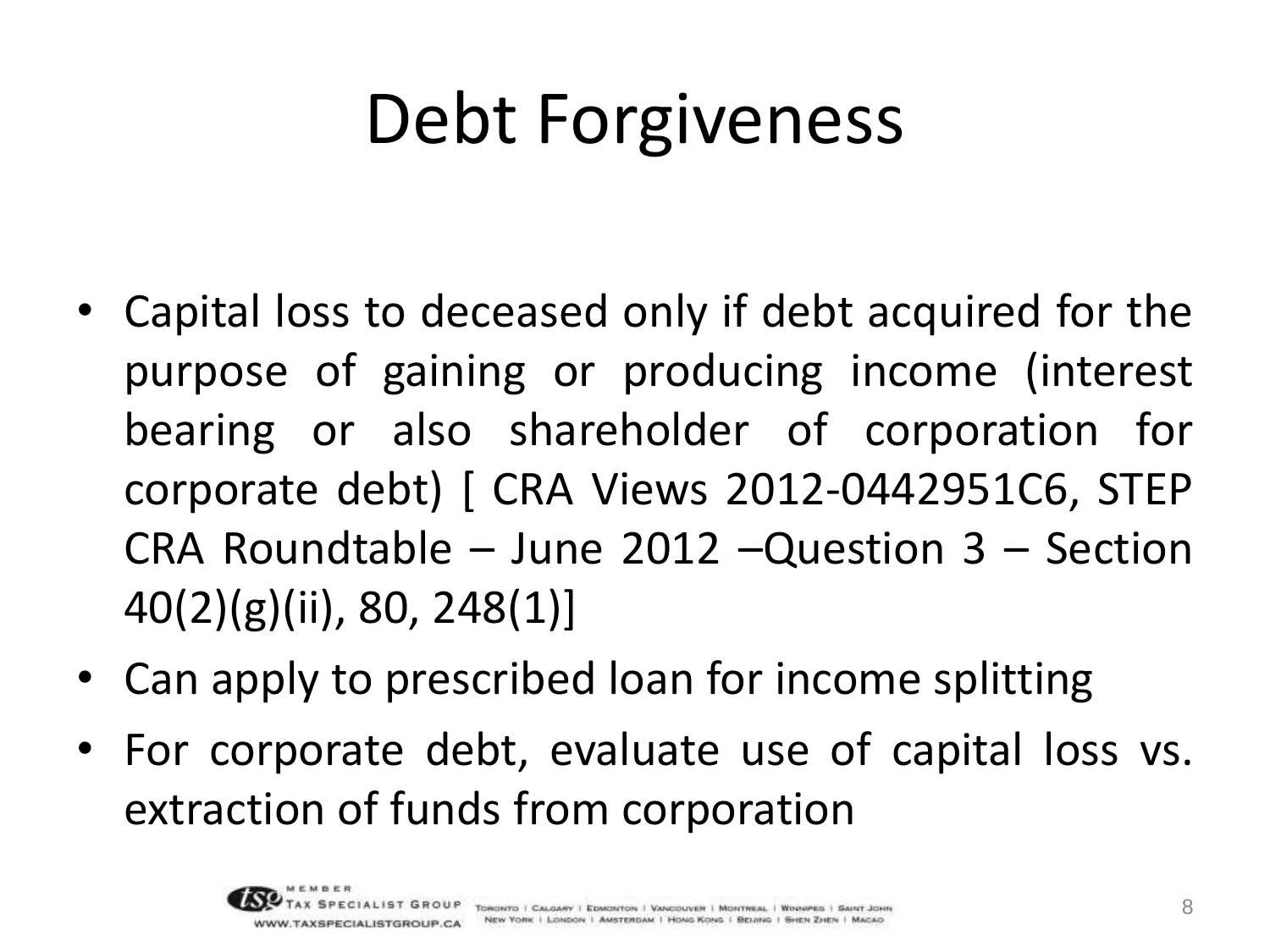## Capital Losses

- Subsection 111(2) provides a special rule for capital losses
- Any capital losses realized in the year of death or carried forward from a previous years are applied to capital gains for the year of death
- Amount is reduced by any capital gains exemption claimed
- 50% of remaining unused capital losses (net capital losses) may be applied against any other income for the year of death and the immediately preceding year

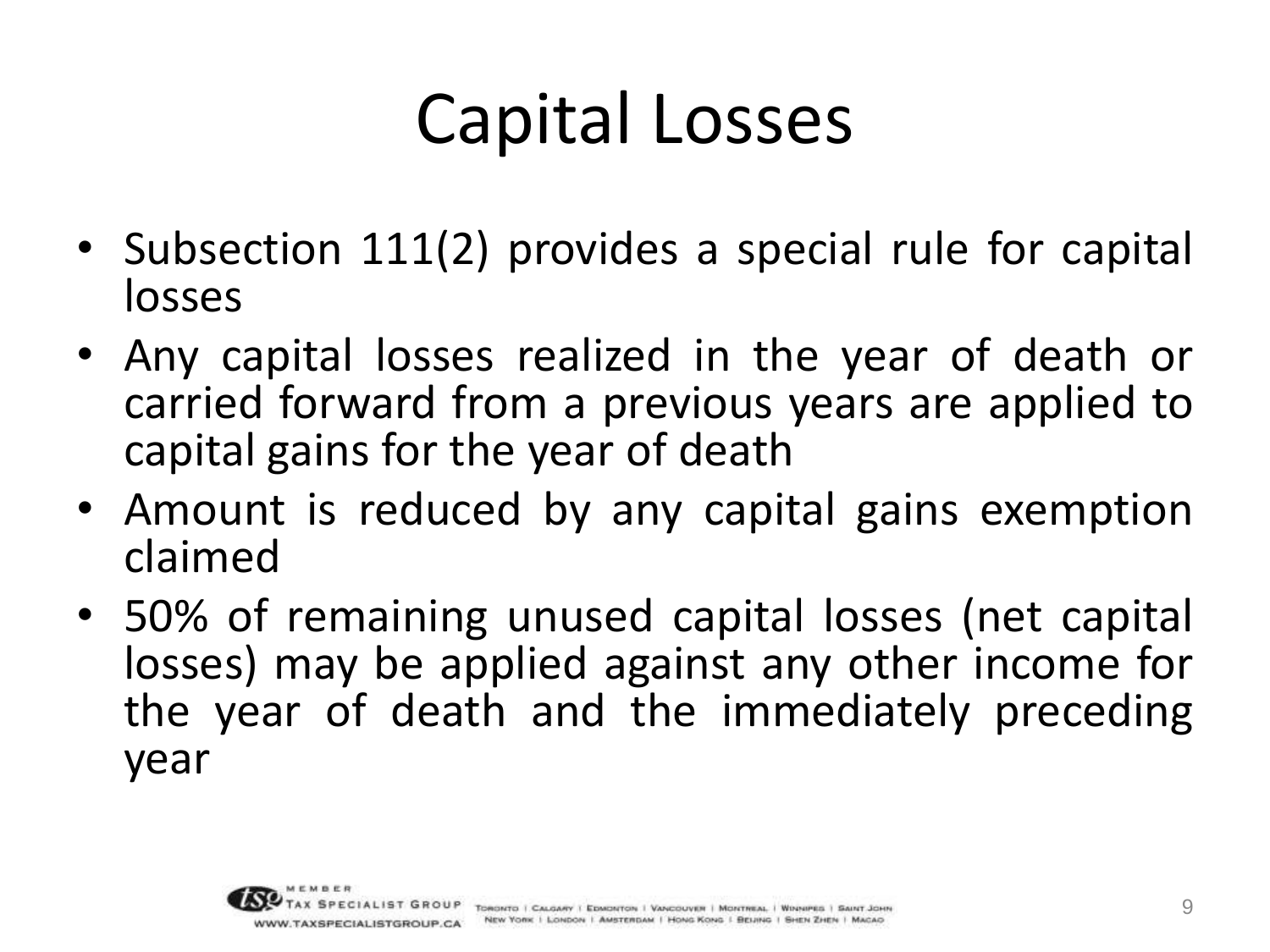#### Capital Losses

• Superficial loss rule under section 54 does not apply because of exception under paragraph (c) for deemed disposition under section 70

• Normal capital loss carryover provision still applies in respect of capital loss realized in the year of death

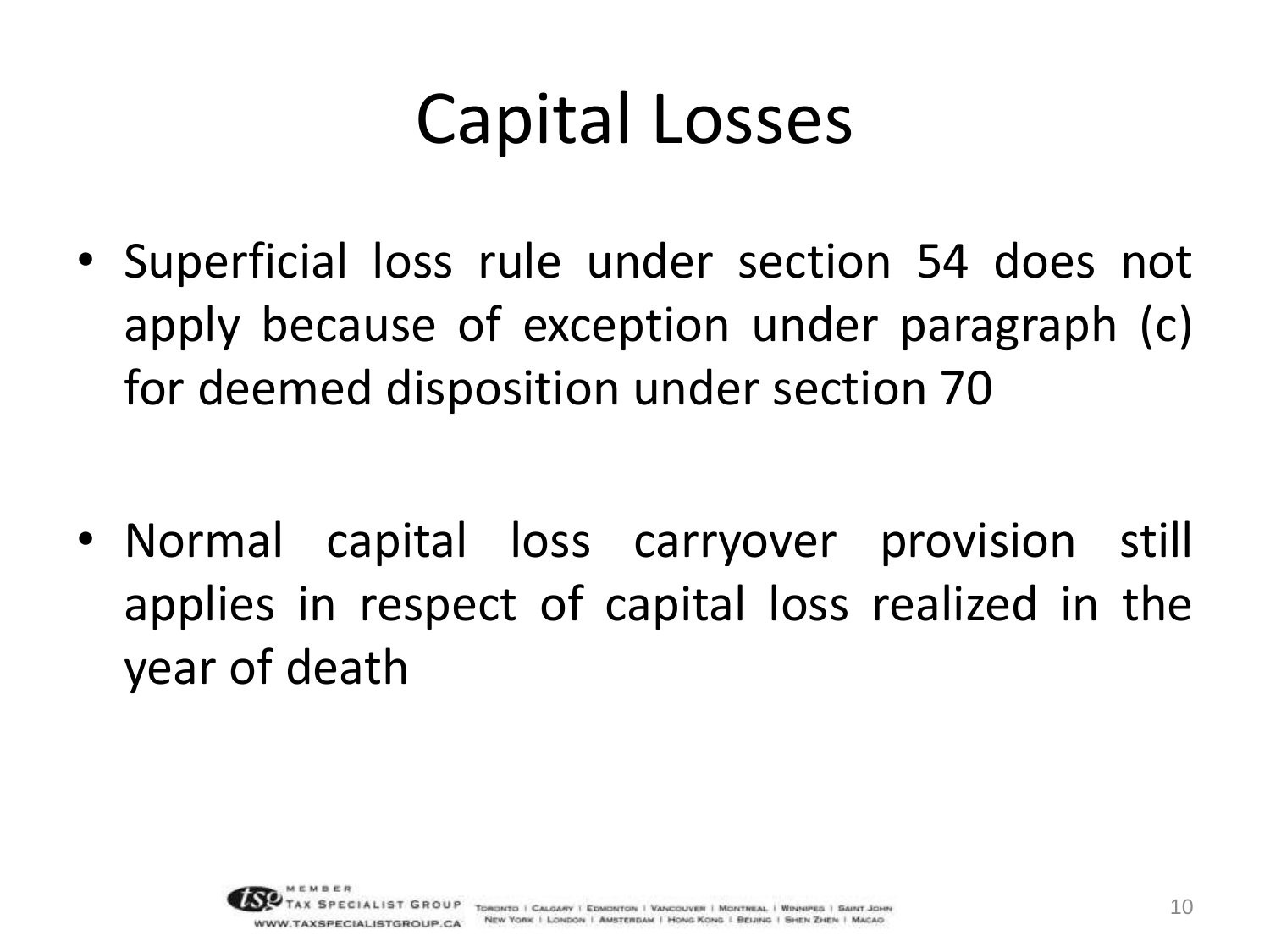- CPP death benefit received by an estate is income of the estate, not the deceased.
- However, the estate may be able to distribute the amount to a beneficiary and take a deduction.
- Or they can distribute and file ss. 104(13.1) election to keep it taxed in the estate (note ss. 104(13.3)).

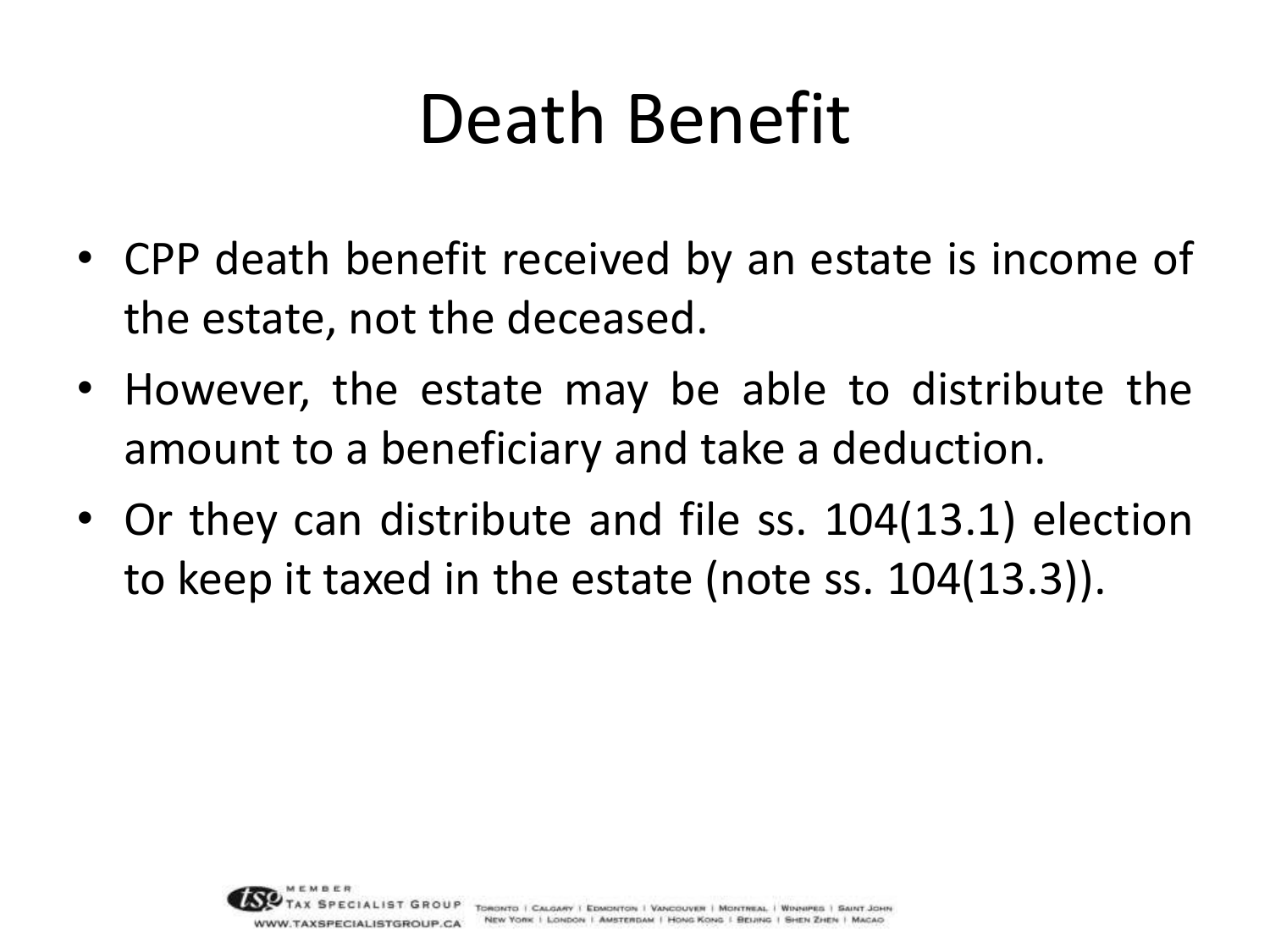- Unlike CPP death benefit, other "death benefit" received are taxable to the recipient per subpar. 56(1)(a)(iii).
- Death benefit is a defined term in ss. 248(1) and is an amount paid in relation to services provided by an employee or former-employee prior to death.
- However, the first \$10,000 is not taxable and it is on the aggregated death benefit amounts received.

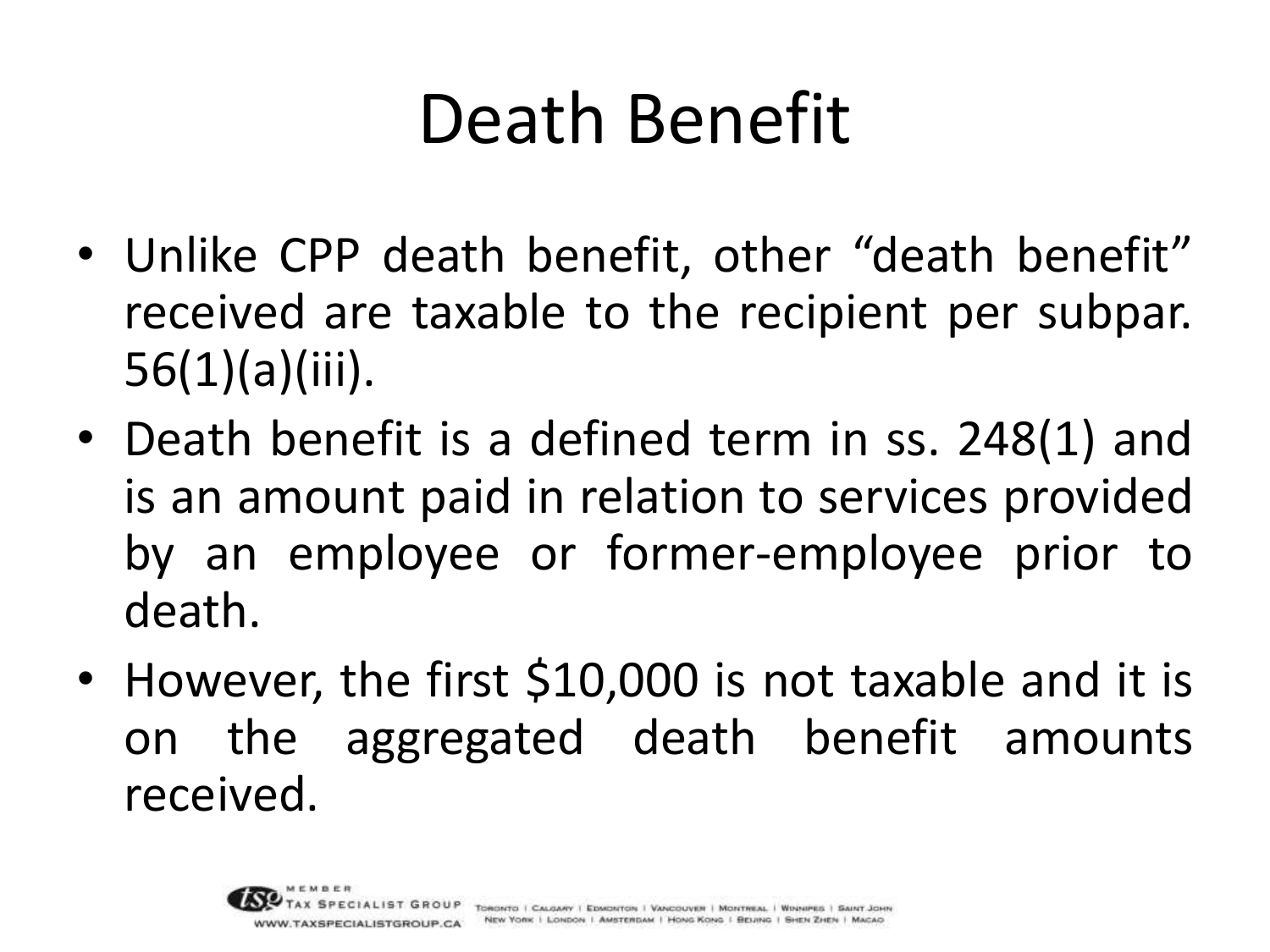More than one person can receive death benefit in respect of the same employee, the \$10,000 in this case would be allocated based on formula.

X

\$10,000 less amounts received by surviving spouse spouse/partner Amounts received by the taxpayer

Total amounts received by people who are not surviving spouse/partner

• Formula implies a priority to spouses/partners.

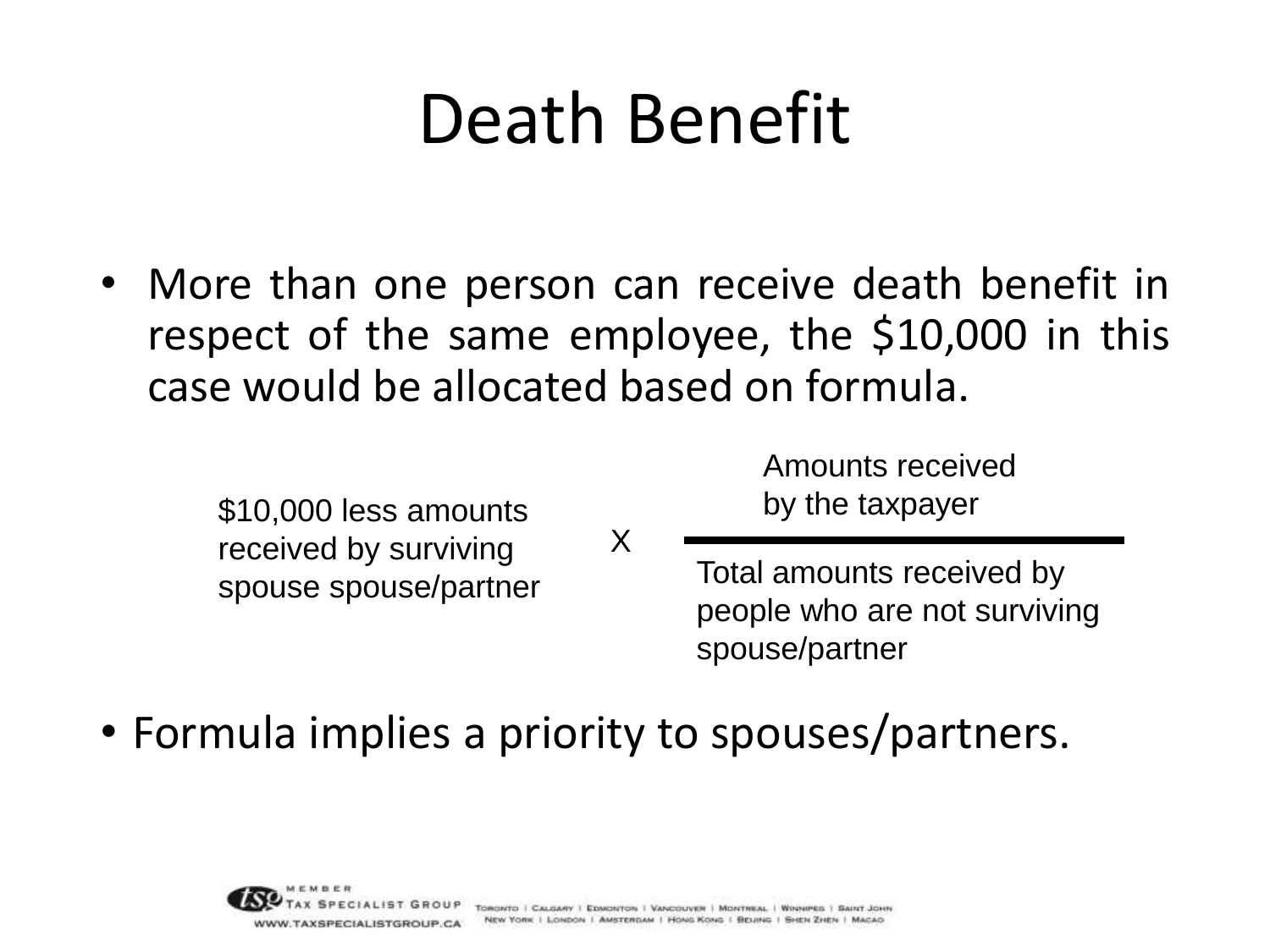- Any "unused" \$10,000 room may be "carried forward" to a future year if death benefits are received in more than one year.
- If more than one person received death benefit over several years, prior year returns may need to be amended to reflect the final allocation.
- Death benefit from a pension plan is NOT death benefit but considered pension income.

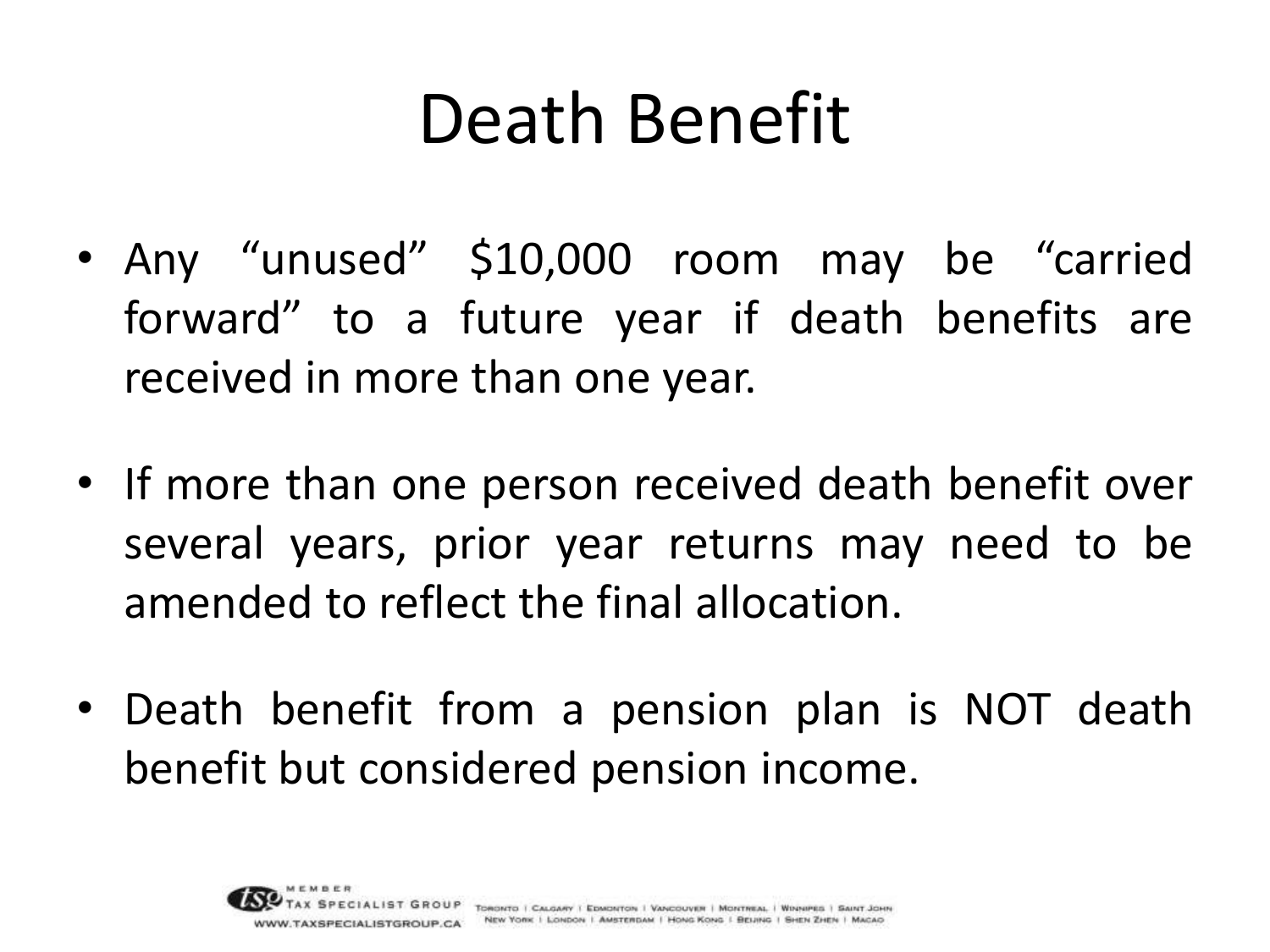## Death Benefit – Example 1

- JT died today.
- ST (the spouse) and CF (the partner) each receives a death benefit of \$10,000 in respect of JT's death in the current year in recognition for his services as a drama teacher in the past.
- The \$10,000 tax exempt amount is allocated evenly at \$5,000 per person.
- On the tax returns for ST and CF, each reports \$5,000 of income from death benefit.
- In the next year, ST receives a further \$10,000 of death benefit in respect of JT's services as a teacher. Then the tax returns for both ST and CF for the current year need to be revised to change the allocation of the exempt amounts to \$3,334 to CF and \$6,666 to ST.

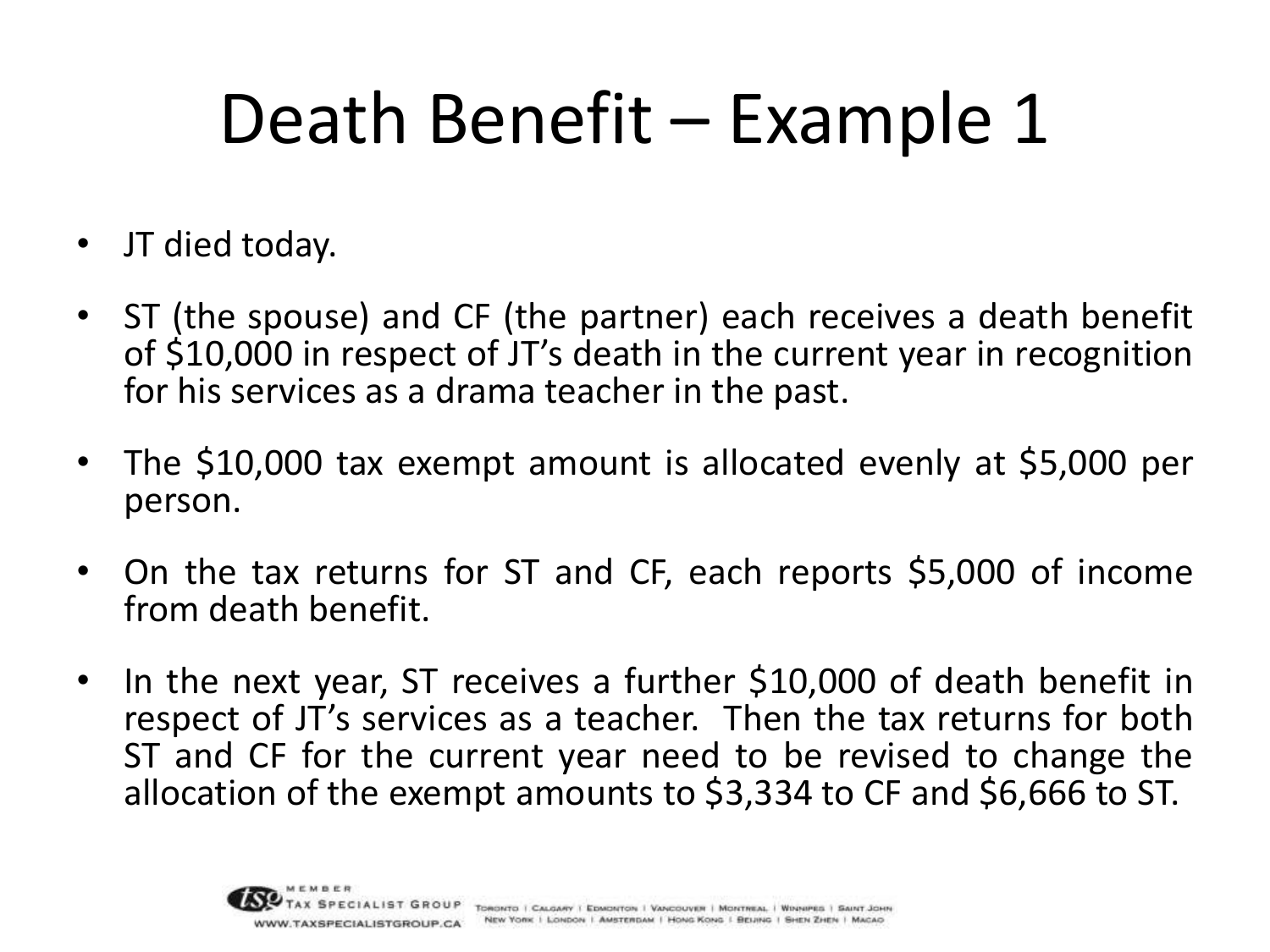#### Death Benefit – Example 2

- JT died today.
- ST, the spouse, received \$10,000 in respect of JT's death in recognition for his services as a drama teacher in the past. GB, a close friend of JT, also received \$10,000.
- GB gets no allocation based on the formula.

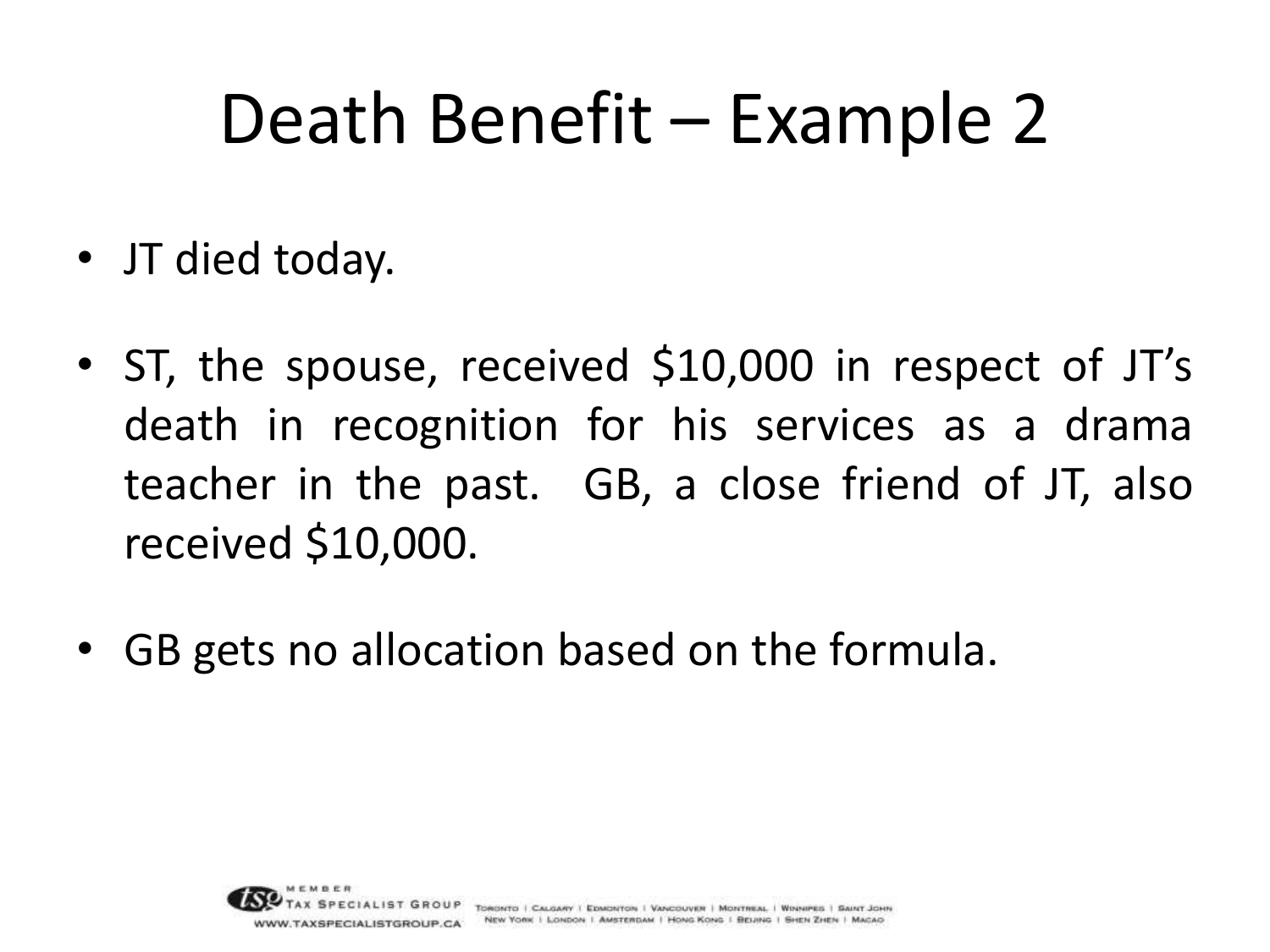## Capital Gains Exemption

- Paragraph 110.6(14)(g) provides that the 90% test is met if the condition applies at any time within the 12-month period immediately preceding the death of an individual
- Other conditions including the 24-month holding period and 50% test still need to be met
- CGE can be claimed as long as company meets the 90% test once a year

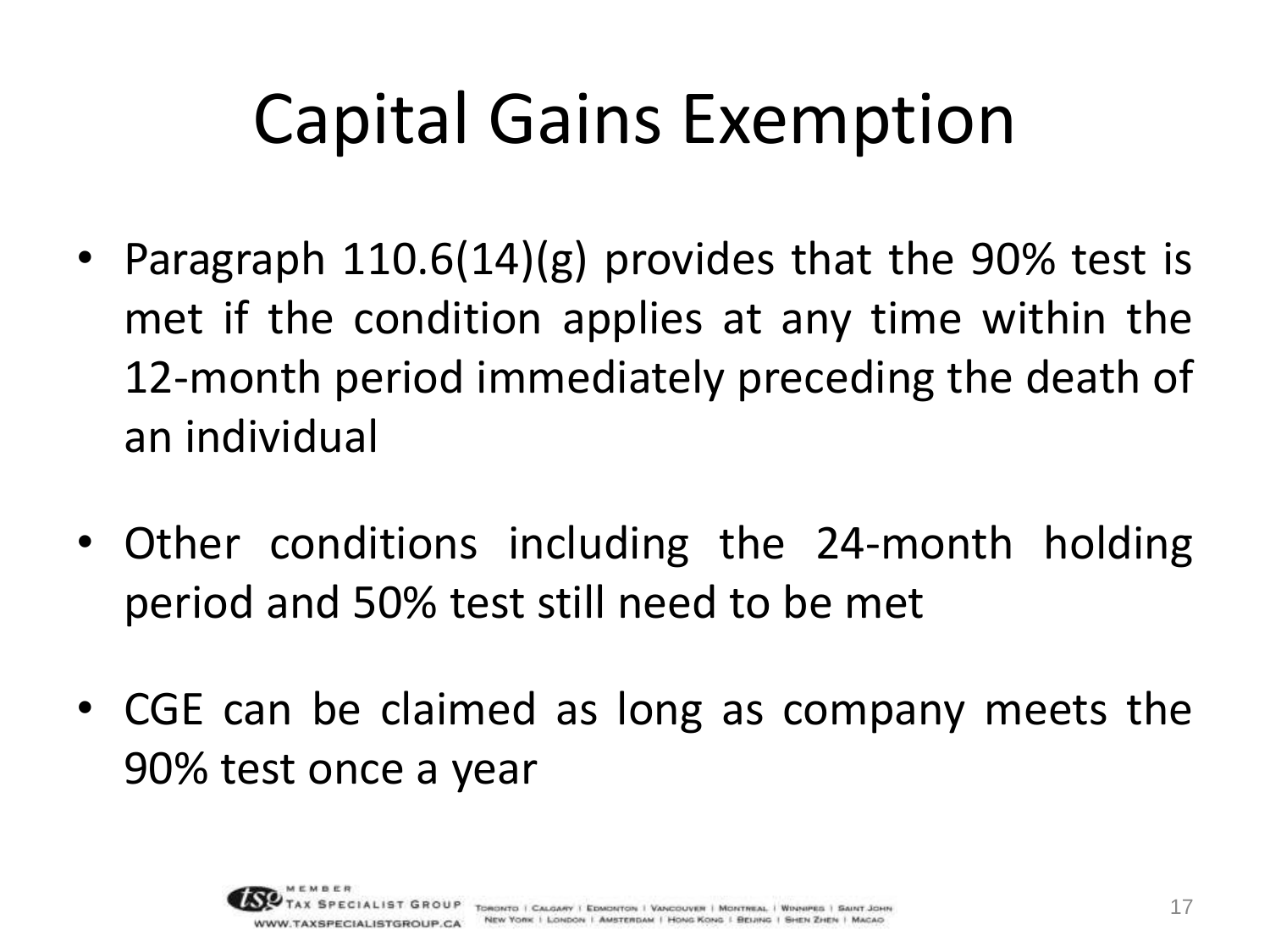## Capital Gains Exemption

- No AMT at death under section 127.55 paragraph (c)
- Unused AMT credits can all be applied in the year of death
- Need to consider if there is CNIL or ABIL claimed that would be taxable before CGE can be claimed

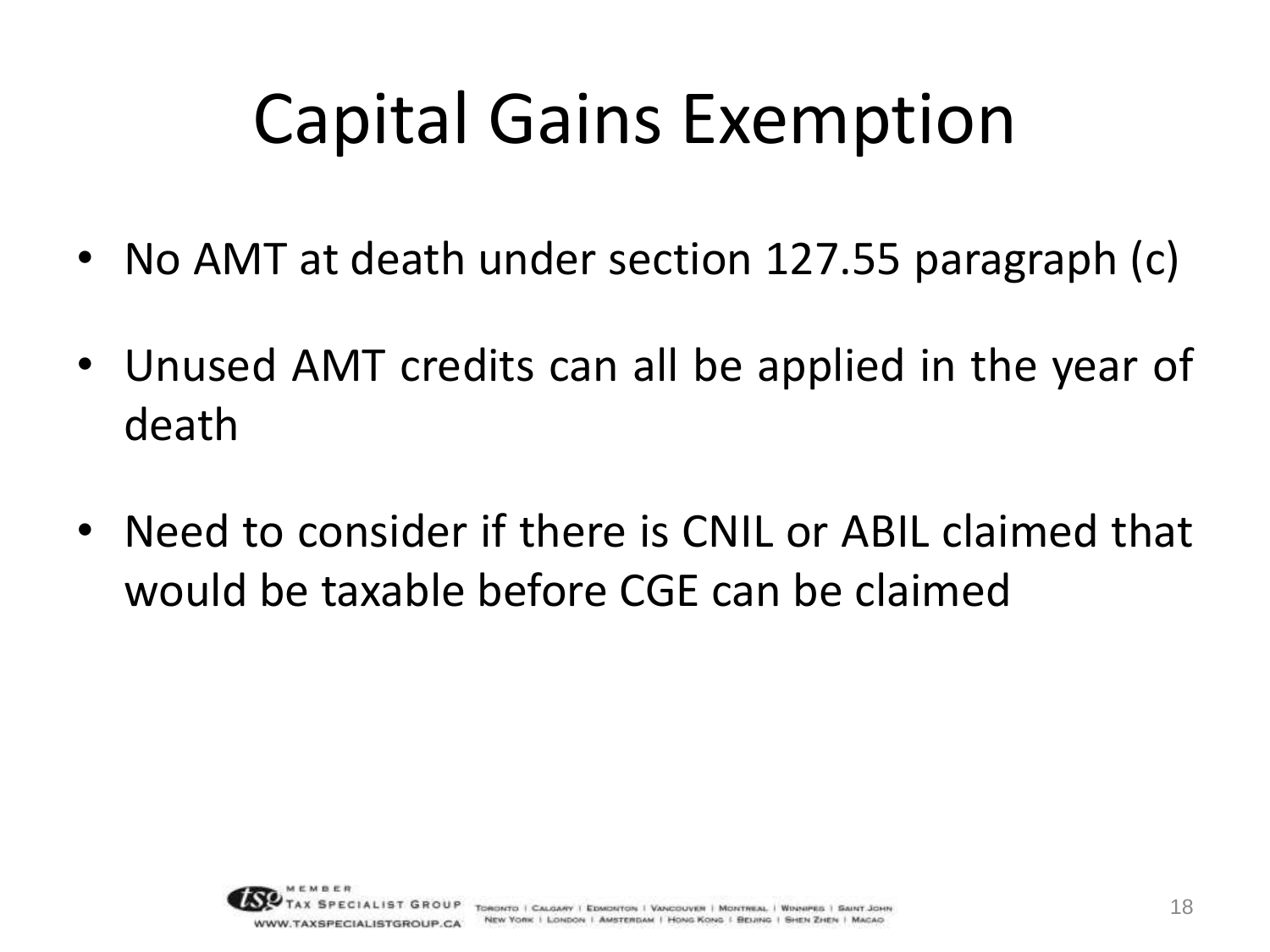# Qualified Farm or Fishing Property

• CGE of \$1,000,000 under subsection 110.6(2.2), rollover from deceased to children under subsections 70(9.01) and 70(9.21) and rollover from trust to settlor's children under subsections 70(9.11) and 70(9.21)

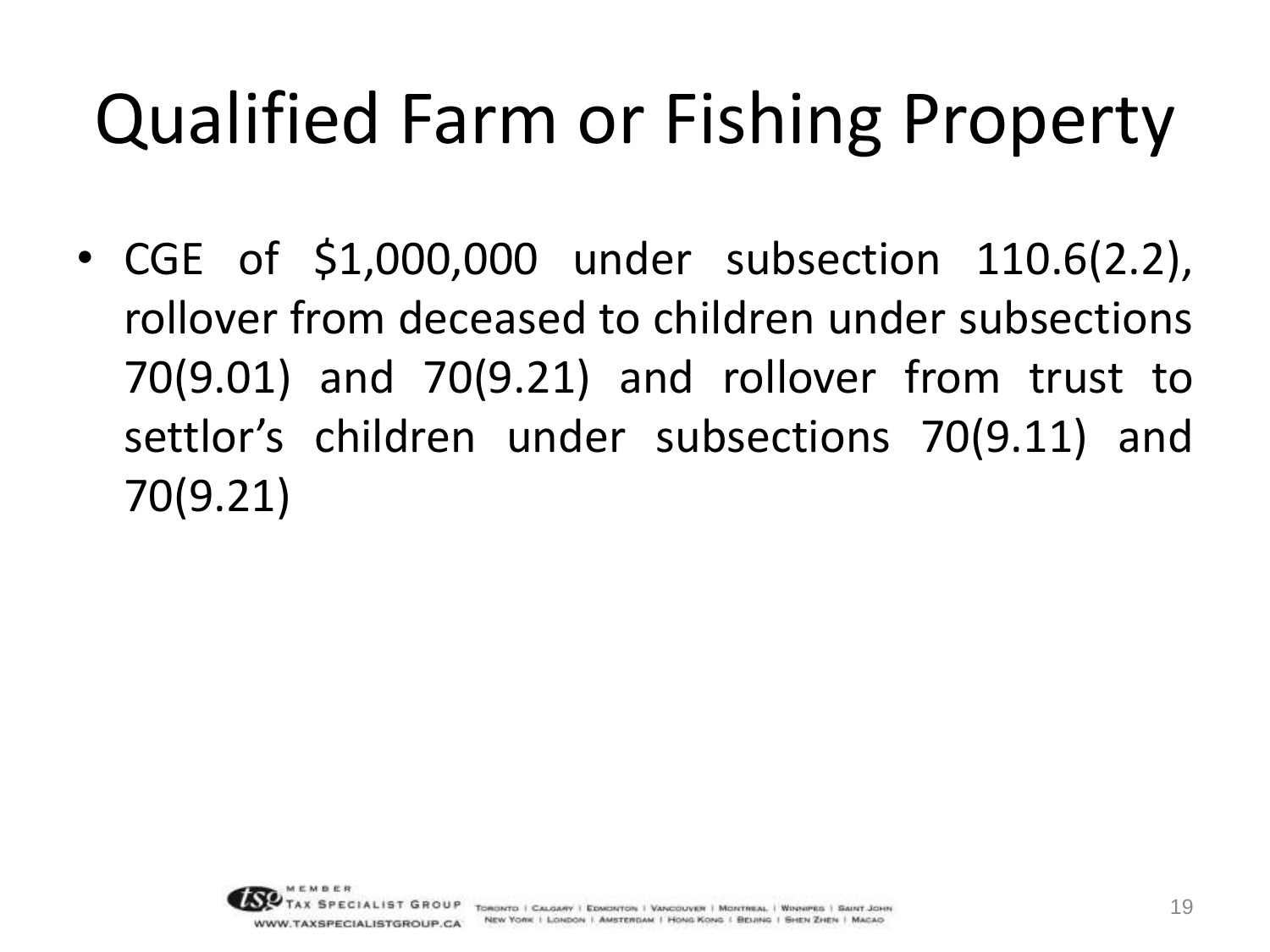## Qualified Farm or Fishing Property

• QFFP defined under subsection 110.6(1) includes real or immovable property or fishing vessel used principally in the course of carrying on the business of farming or fishing in Canada, shares of the capital stock of a family farm or fishing corporation, interest in a family farm or fishing partnership and Class 14.1 asset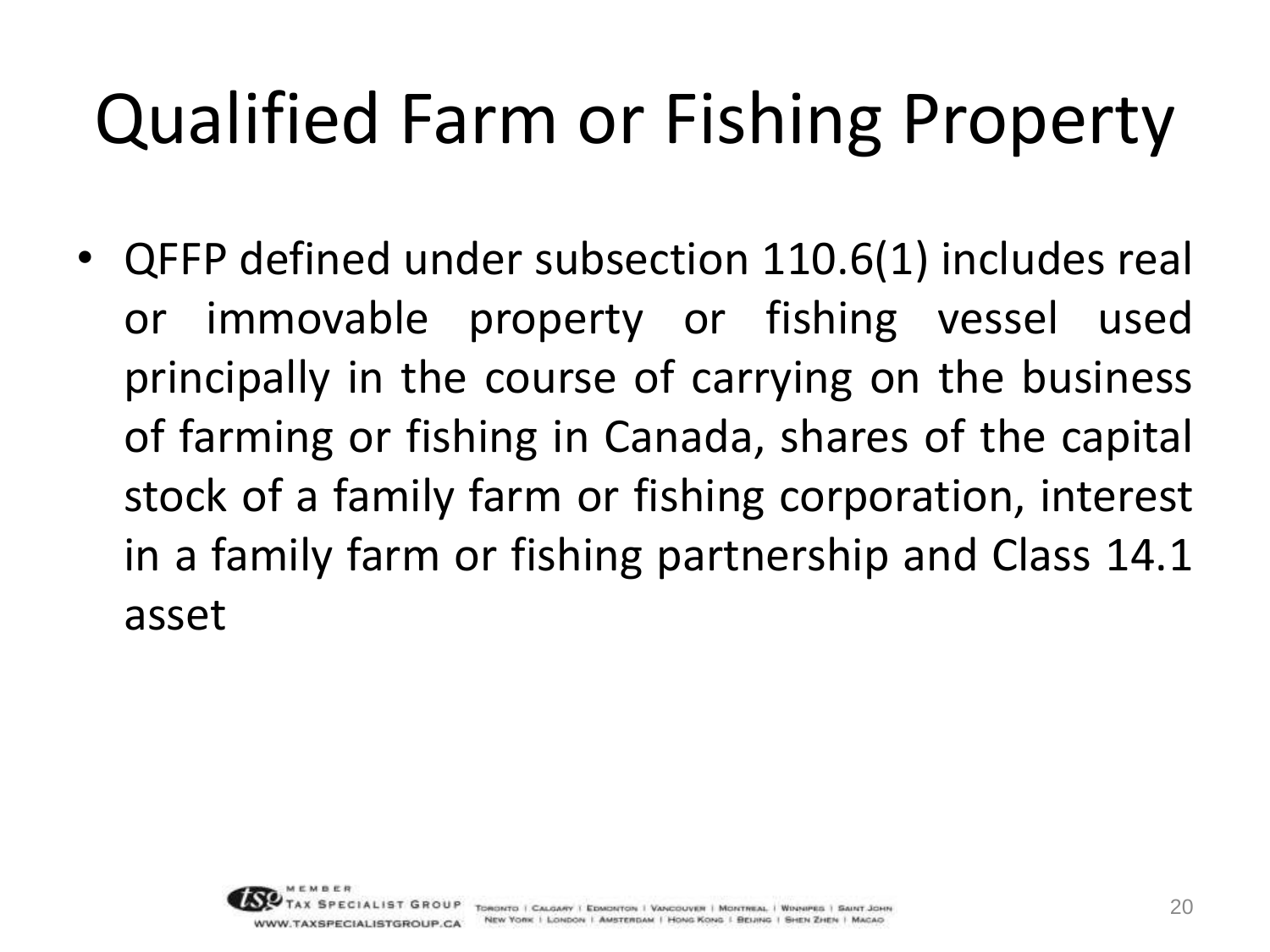# Qualified Farm or Fishing Property

• Extended meaning for child under subsection 70(10) to include a grandchild, great grandchild, step-child or any person under the age of 19, was wholly dependent on the deceased who had custody and control of the person

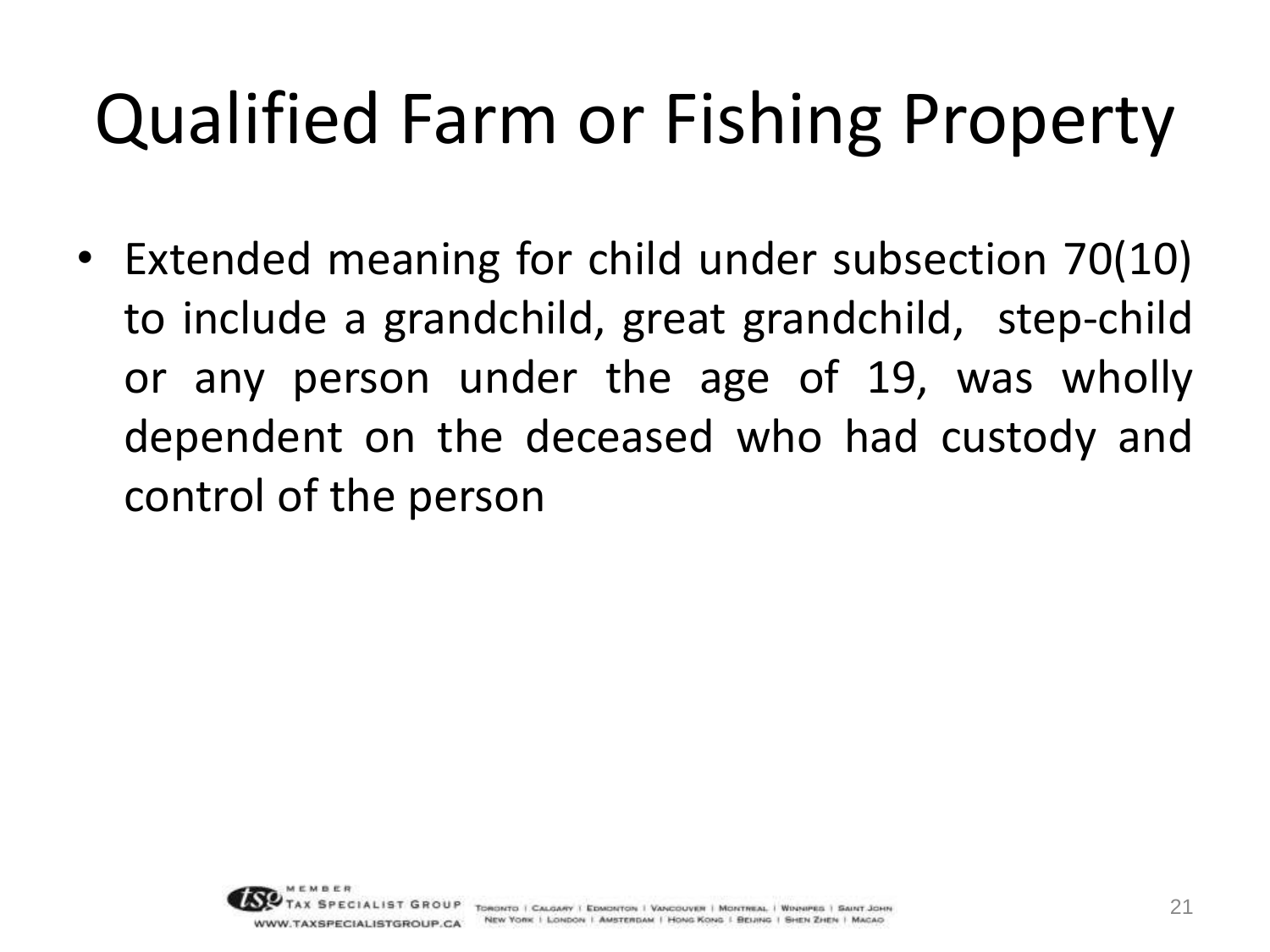# Acquisition of Control

- When an individual dies holding shares of a company, the shares are usually transferred to the estate to be administered by the trustee(s).
- For many purposes of the Act, the trustee(s) is viewed to be controlling the shares.
- Technically, an acquisition of control ("AOC") could arise when the controlling shares are transferred from the deceased to the estate and again from the estate to the beneficiary.
- Change in trustee(s) could result in an acquisition.

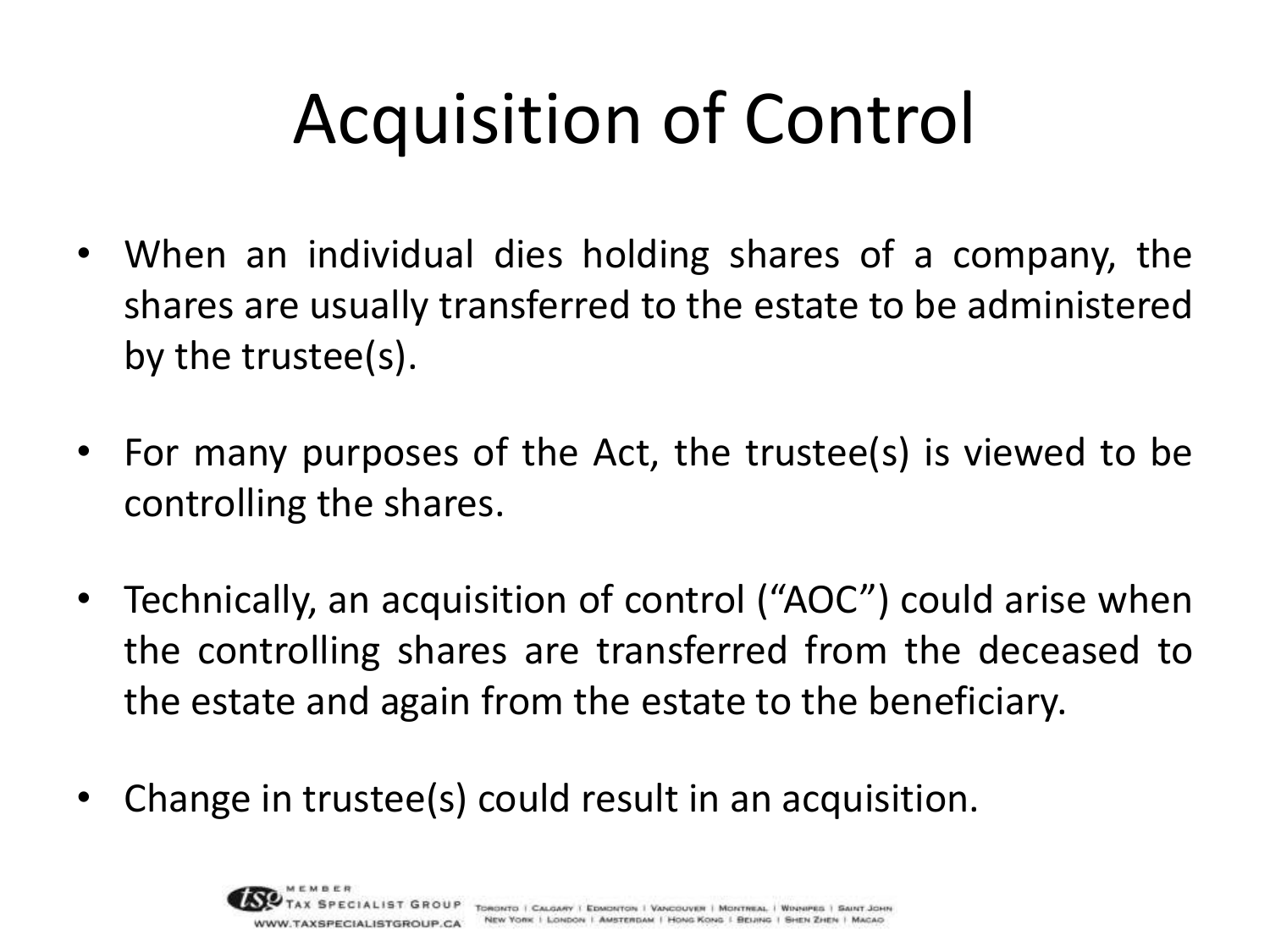# Acquisition of Control

- Special rules are included in ss. 256(7) to deem control to be acquired (or not):
	- $-$  clause 256(7)(a)(i)(C) no AOC when estate acquires shares from the deceased;
	- $-$  clause 256(7)(a)(i)(D)  $-$  no AOC when shares are distributed to beneficiary of an estate provided the estate acquired the shares from the deceased and the beneficiary is related to the deceased;
	- par. 256(7)(h) AOC (parent and subs) if a trust controls, or member of a group that controls a corporation, is subject to a loss restriction event;
	- par. 256(7)(i) no AOC on change in trustee if the change is not part of a series that lead to a change in beneficial ownership, and the income/capital entitlement of the trust is not discretionary.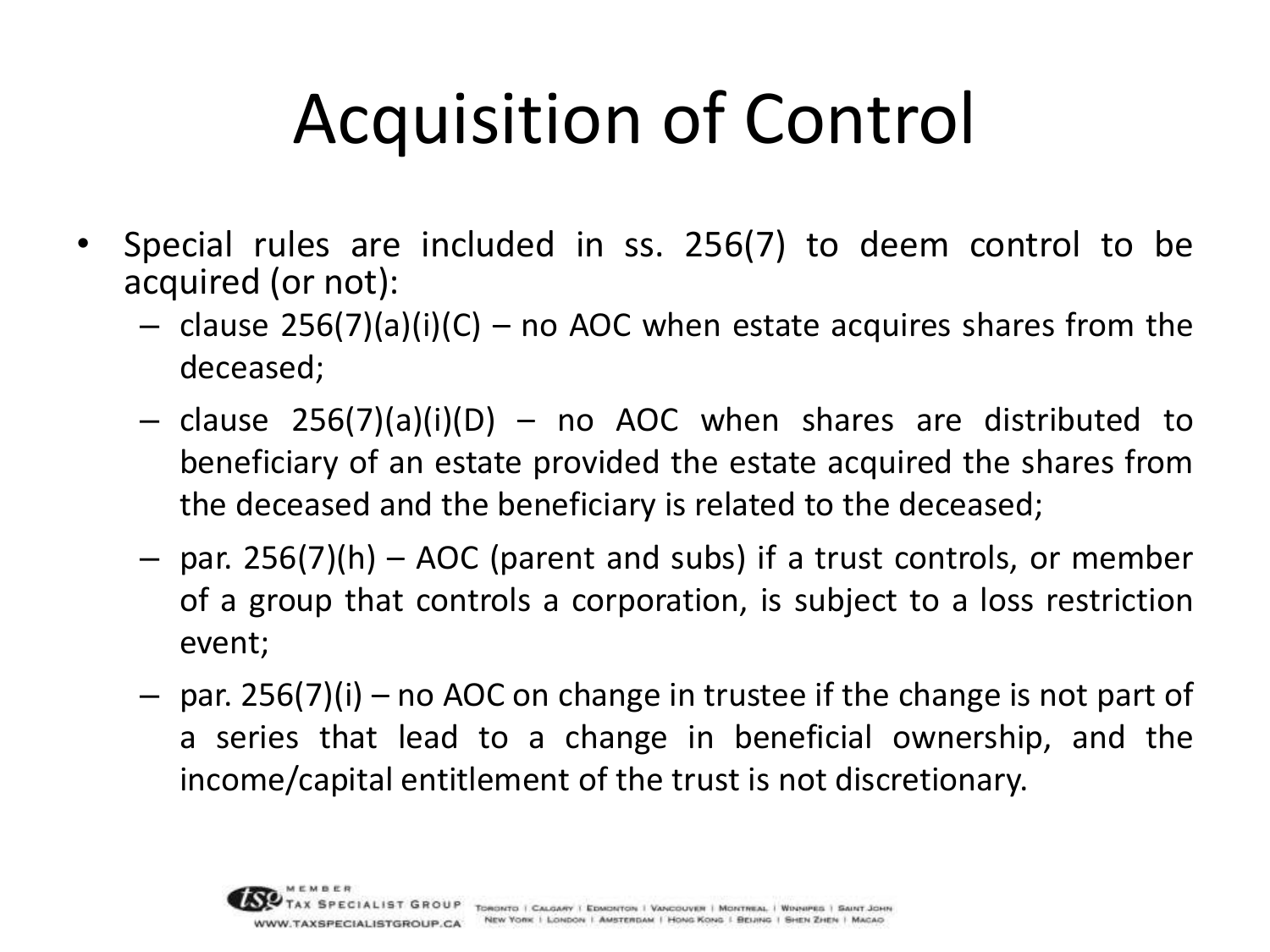## Spousal Rollover

- By default, properties transferred to spouse on death is tax deferred.
- Can elect out of rollover.
- Useful when the deceased has capital losses.
- However, care must be given to avoid election on properties that are subject to spousal attribution rule.

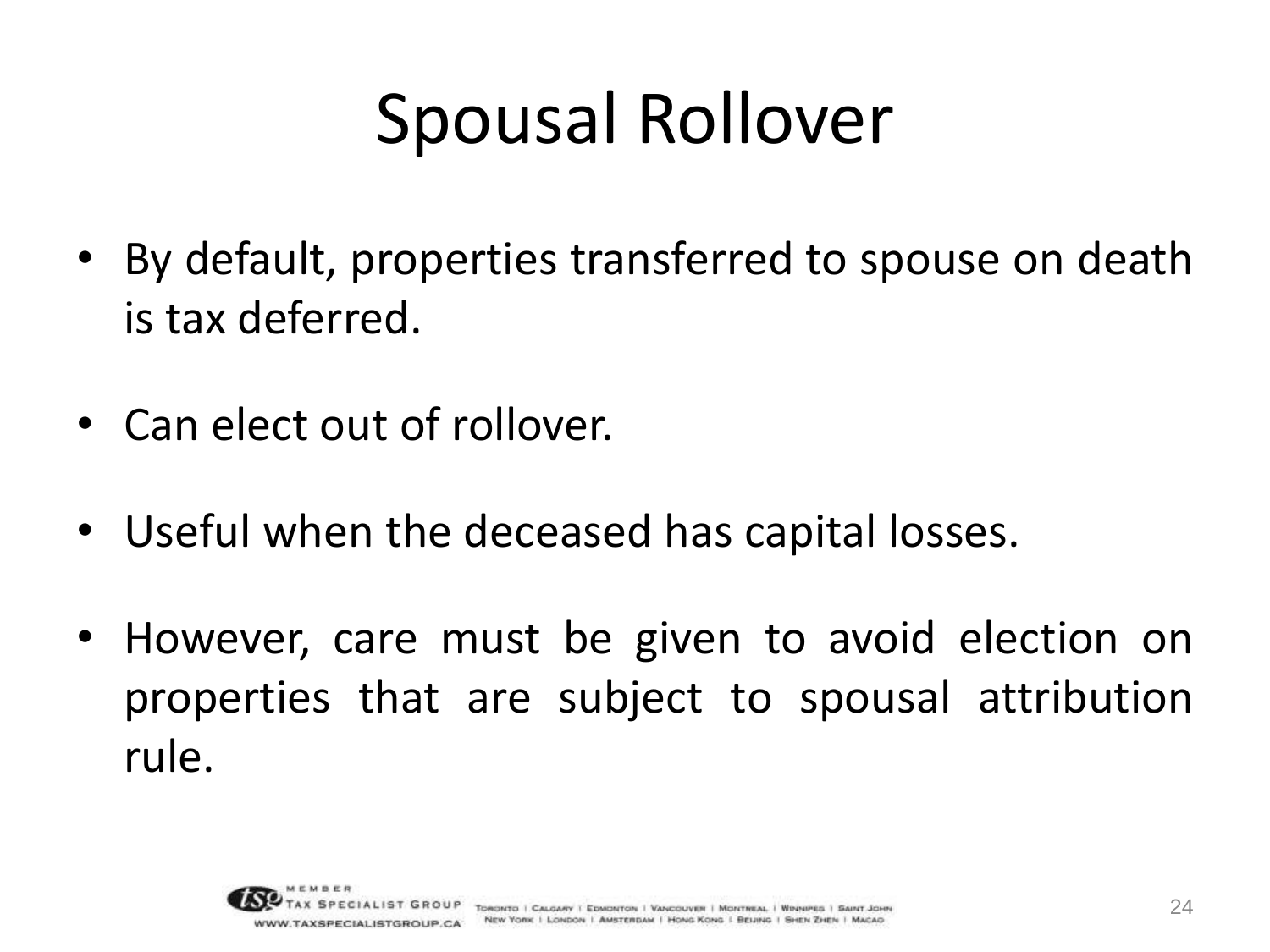## Spousal Rollover - Example

- Wife gifted Amazon shares to spouse, PT, a long time ago.
- PT had capital loss from Bre-X shares.
- PT died and wife inherited the Amazon shares as per the will.
- PT's accountant elected out of spousal rollover on the Amazon shares, claimed the Bre-X loss against the Amazon gain.

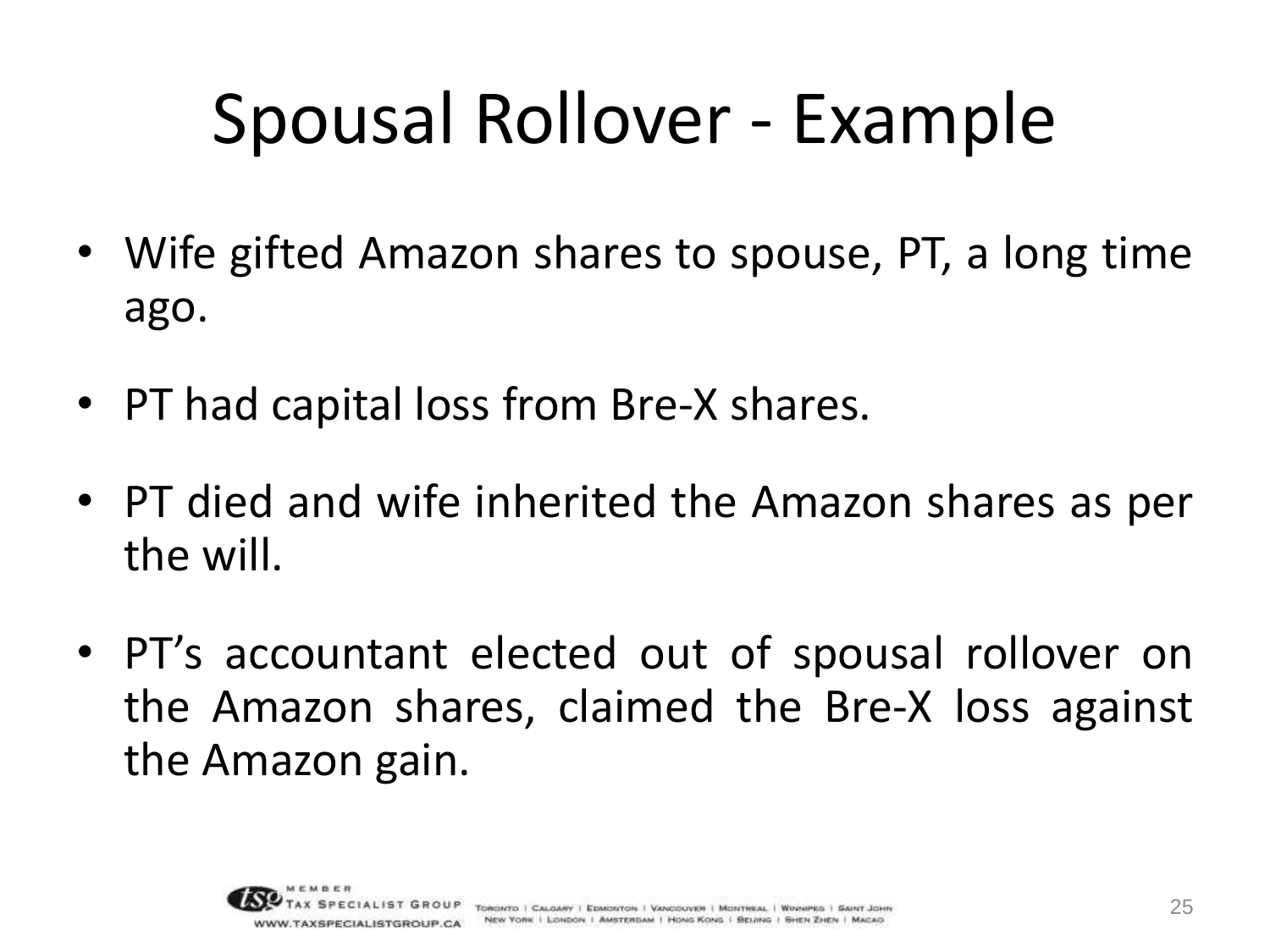# Spousal Rollover - Example

- What they hope to happen:
	- Loss offsets the gain, wife gets a step-up on the Amazon shares, accountants get paid.
- What will probably happen:
	- Tax authority does not catch it; tax avoidance achieved by luck.
- What should happen:
	- CRA reassesses the gain in wife's hand, PT's capital loss not used and accountant gets sued.

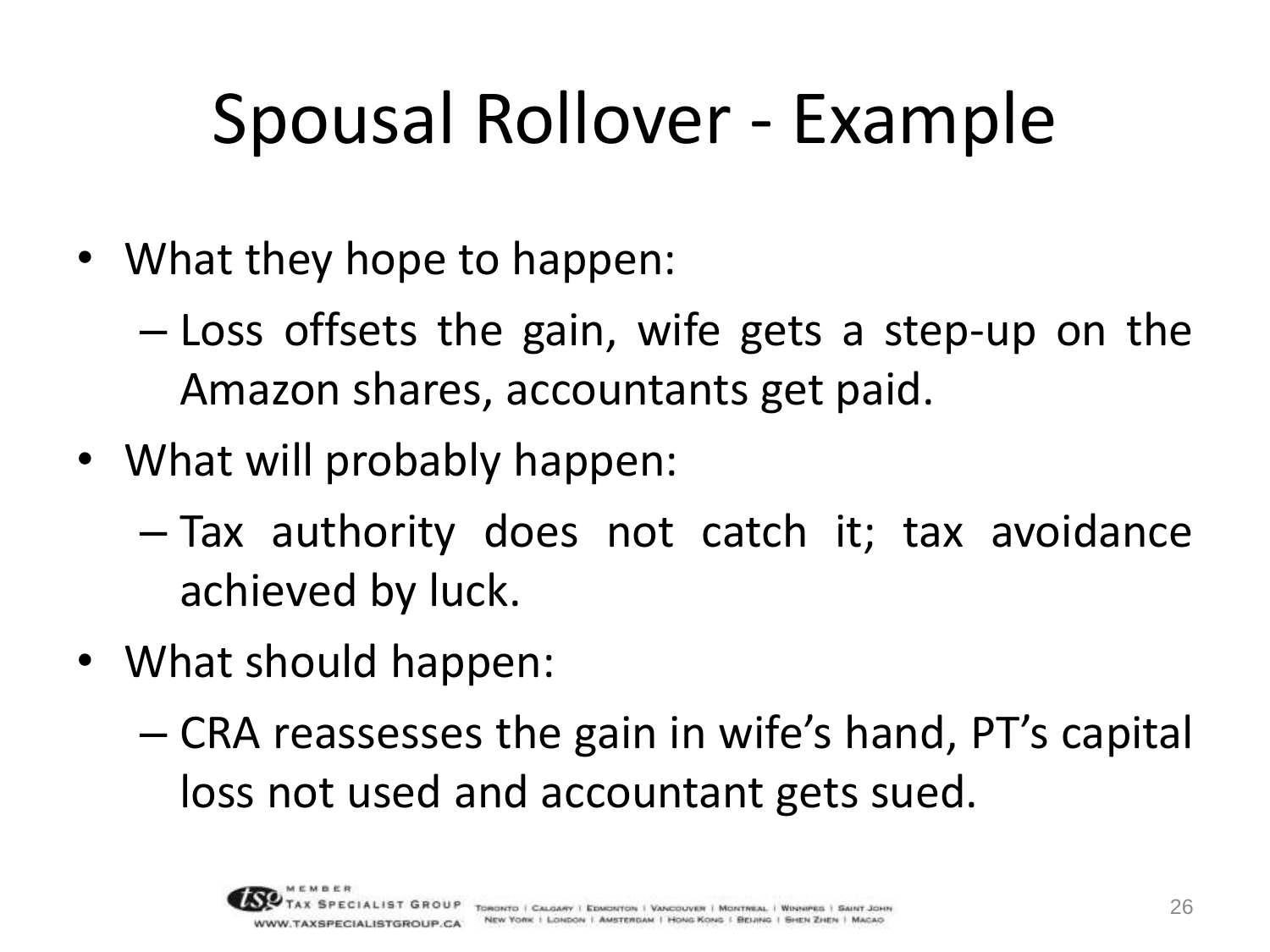#### Spousal Rollover

- Election under ss. 70(6.2) is on a property-by property basis.
- By property it means a "whole property" and not part of, or a fraction of a property.
- Election is not available on fractional share or a portion of a partnership interest that is not denominated in units.

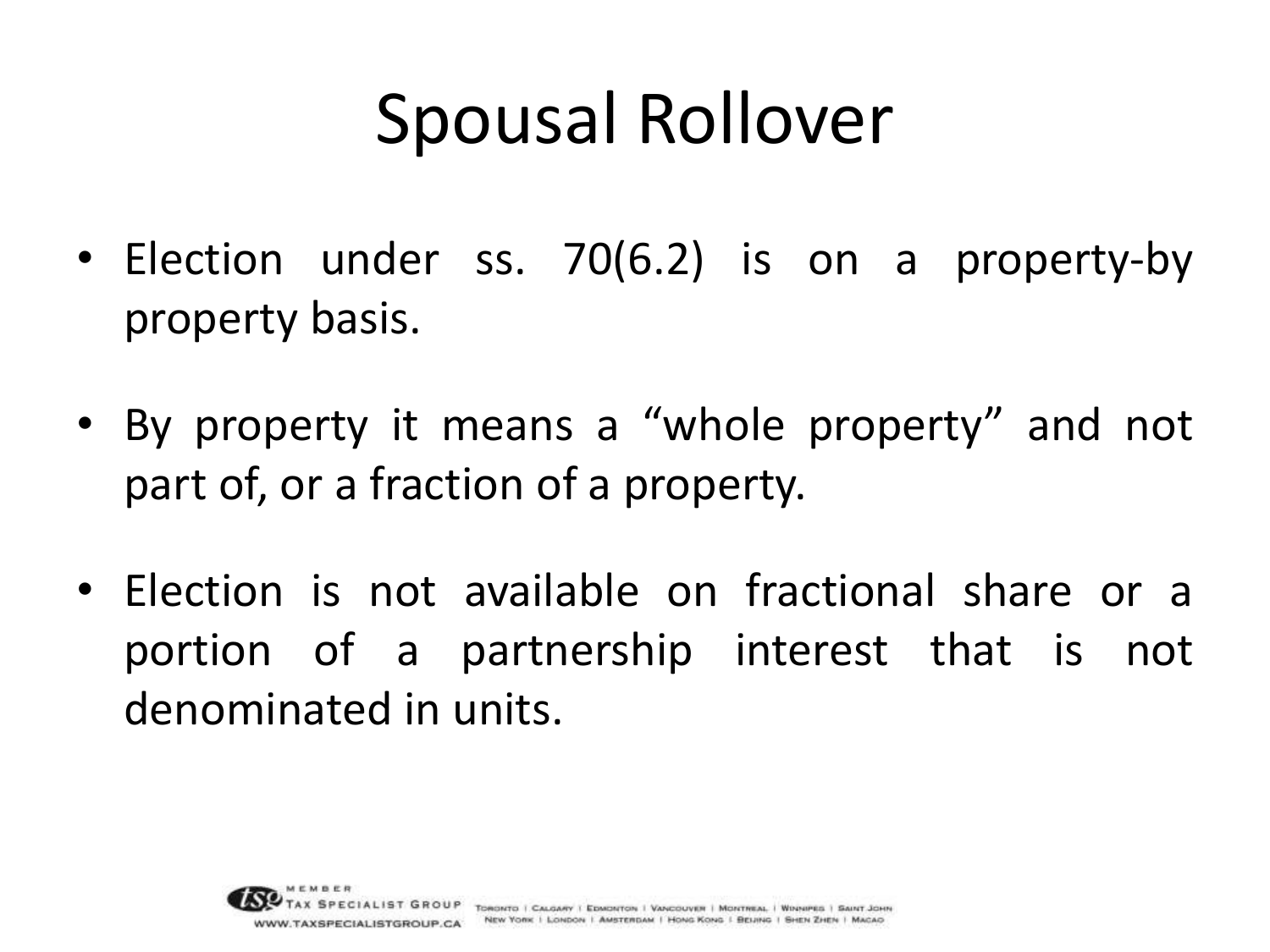## Spousal Rollover

- LLC interests may pose a mismatch issue.
- LLC interests are sometimes not expressed in shares or units.
- On death, rollover to spouse in Canada but U.S. could have estate tax.
- If rollover, no credit under Canada-U.S. treaty.
- Cannot partially elect out of rollover if LLC interest is not expressed in shares or units.
- Can ss. 93.2 save this situation? What if the result has a fraction (e.g., 20.17718 shares)?

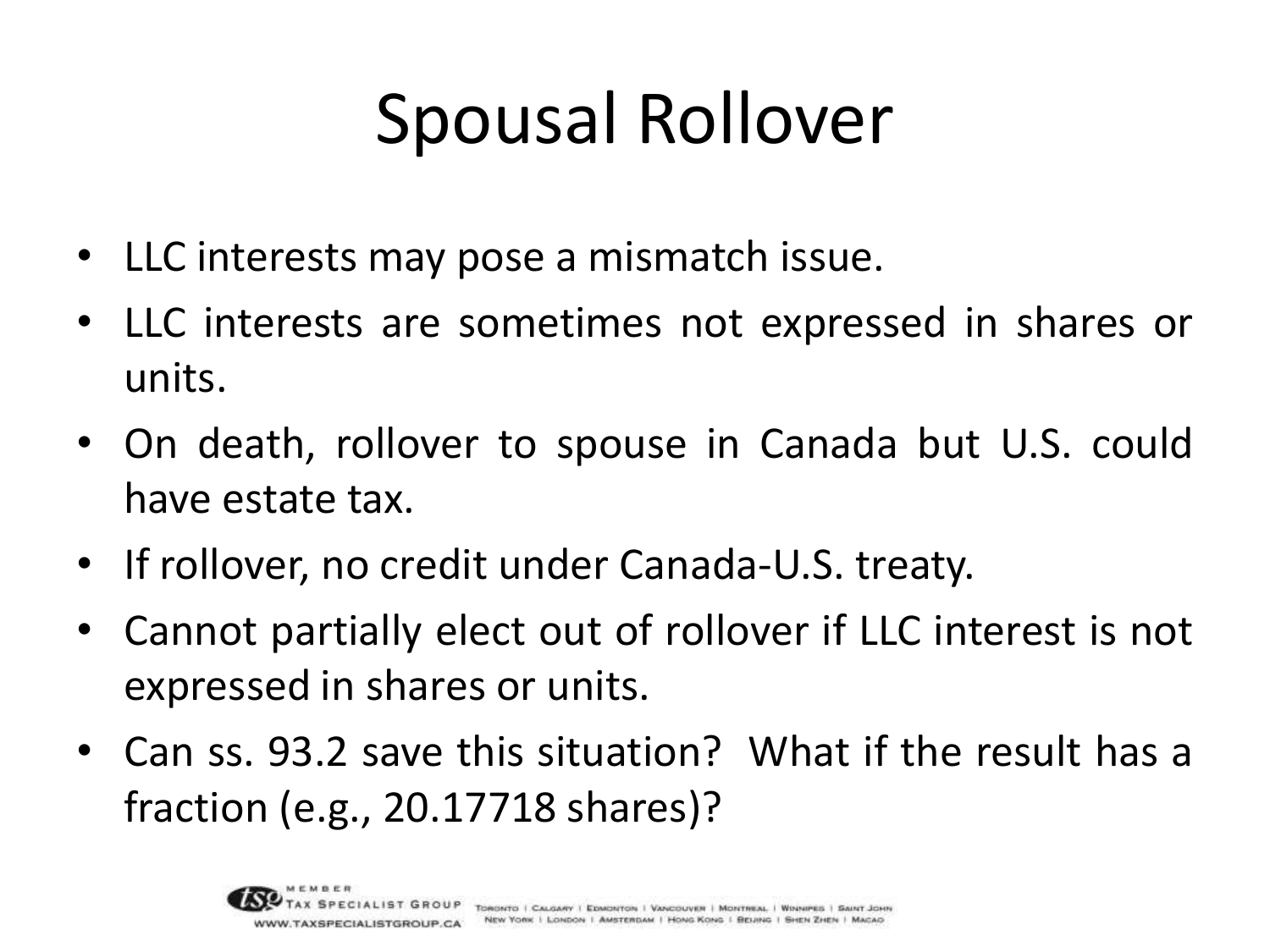- Subsection 70(13) provides that certain adjustments previously made to the capital cost of depreciable property under subsection 13(7) do not apply
- Paragraph 13(7)(e) does not apply to adjust the capital cost of the property to the estate for the nontaxable portion of capital gain

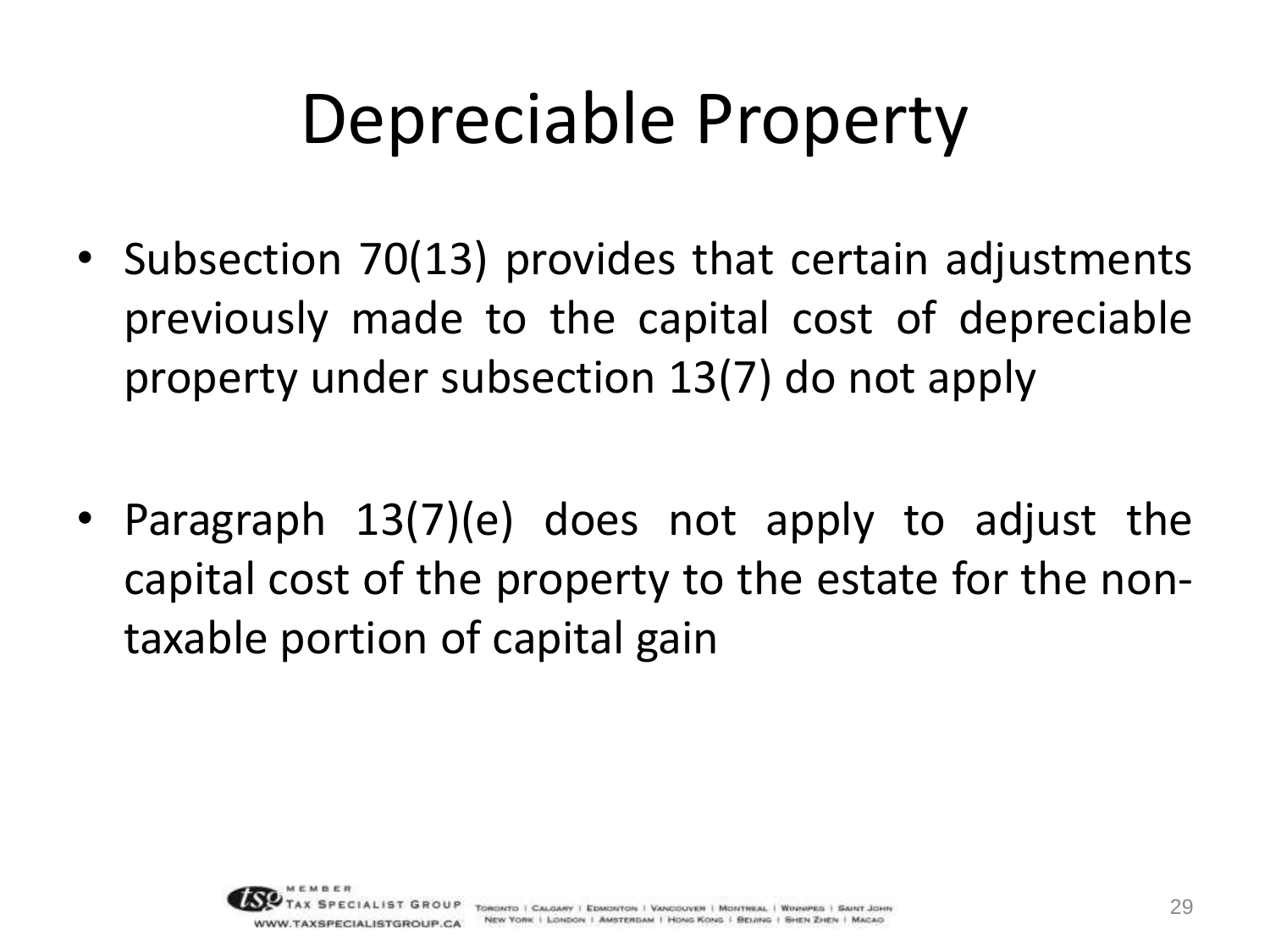- Designation of ordering under subsection 70(14) may be meaningful if property may be rolled over (e.g. spousal rollover)
- Subsection 13(21.1) applies if there is a loss on building and gain on land

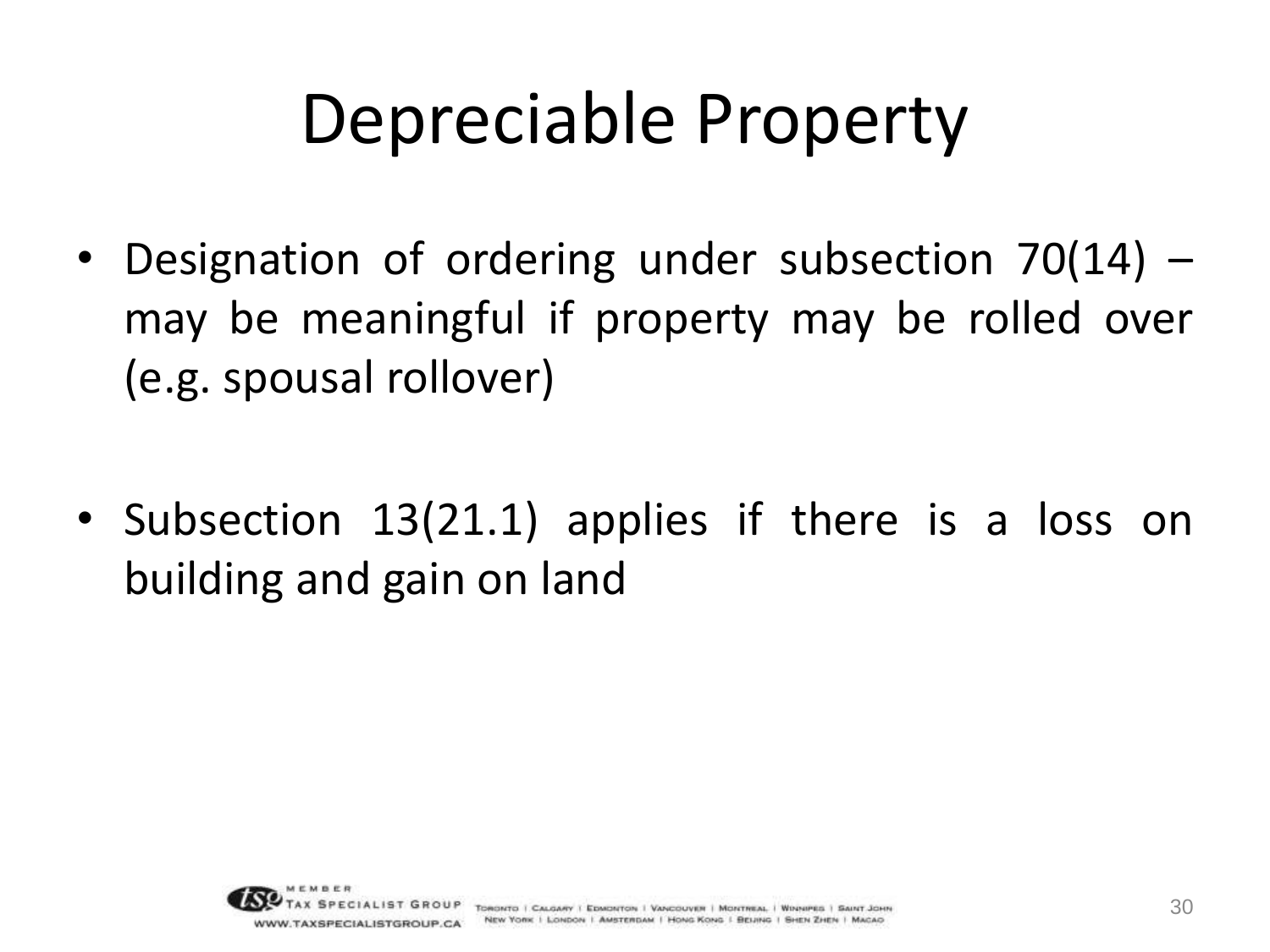• Where depreciable property disposed of at a loss at death, the estate/beneficiary is deemed under paragraph 70(5)(c) to have acquired the property at the capital cost to the deceased and to have claimed CCA equal to the difference between the capital cost and the FMV

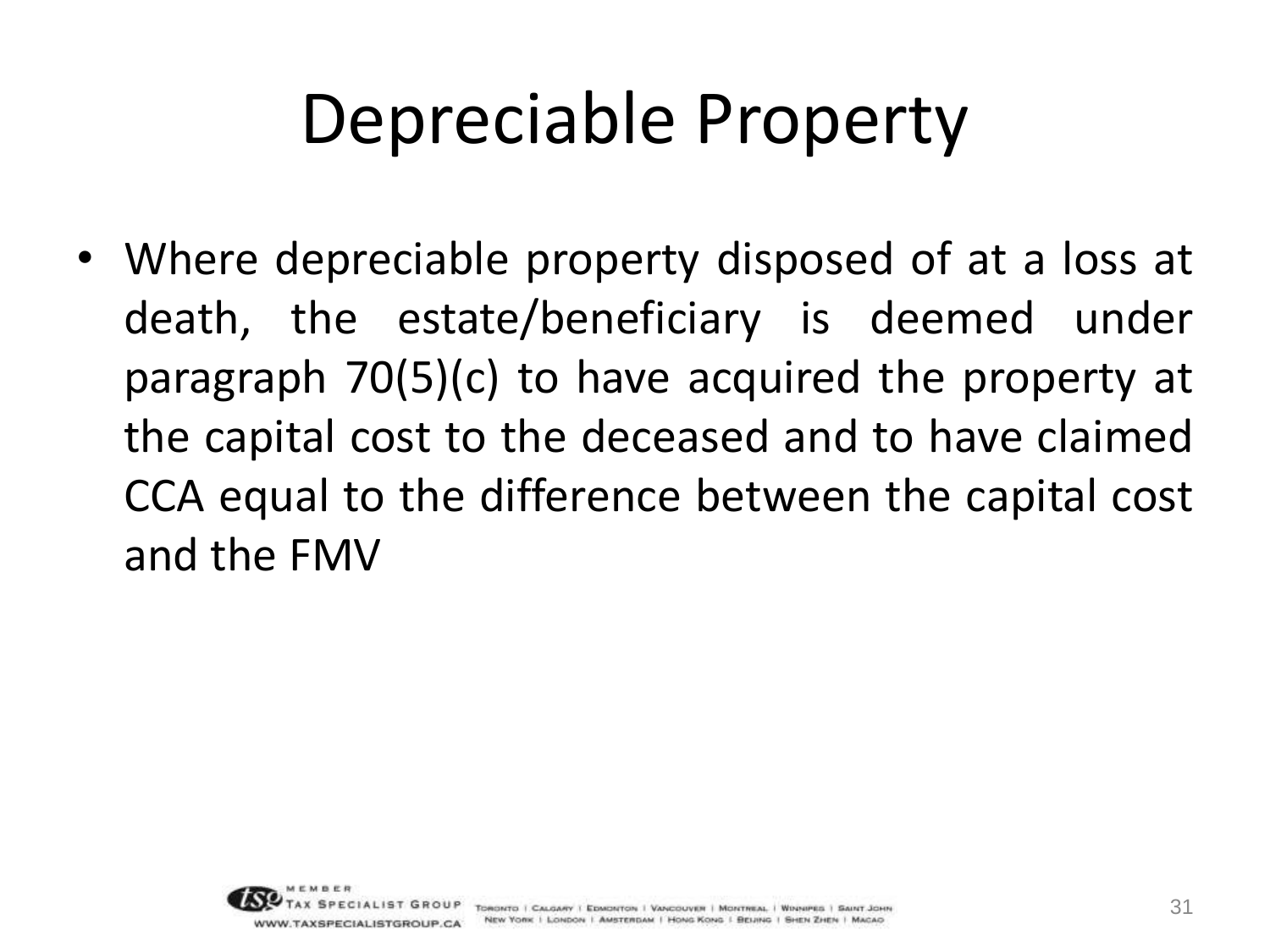#### Example

Rental property

- FMV \$200,000
- Capital cost \$300,000
- UCC \$250,000

Deceased

– Terminal Loss \$50,000

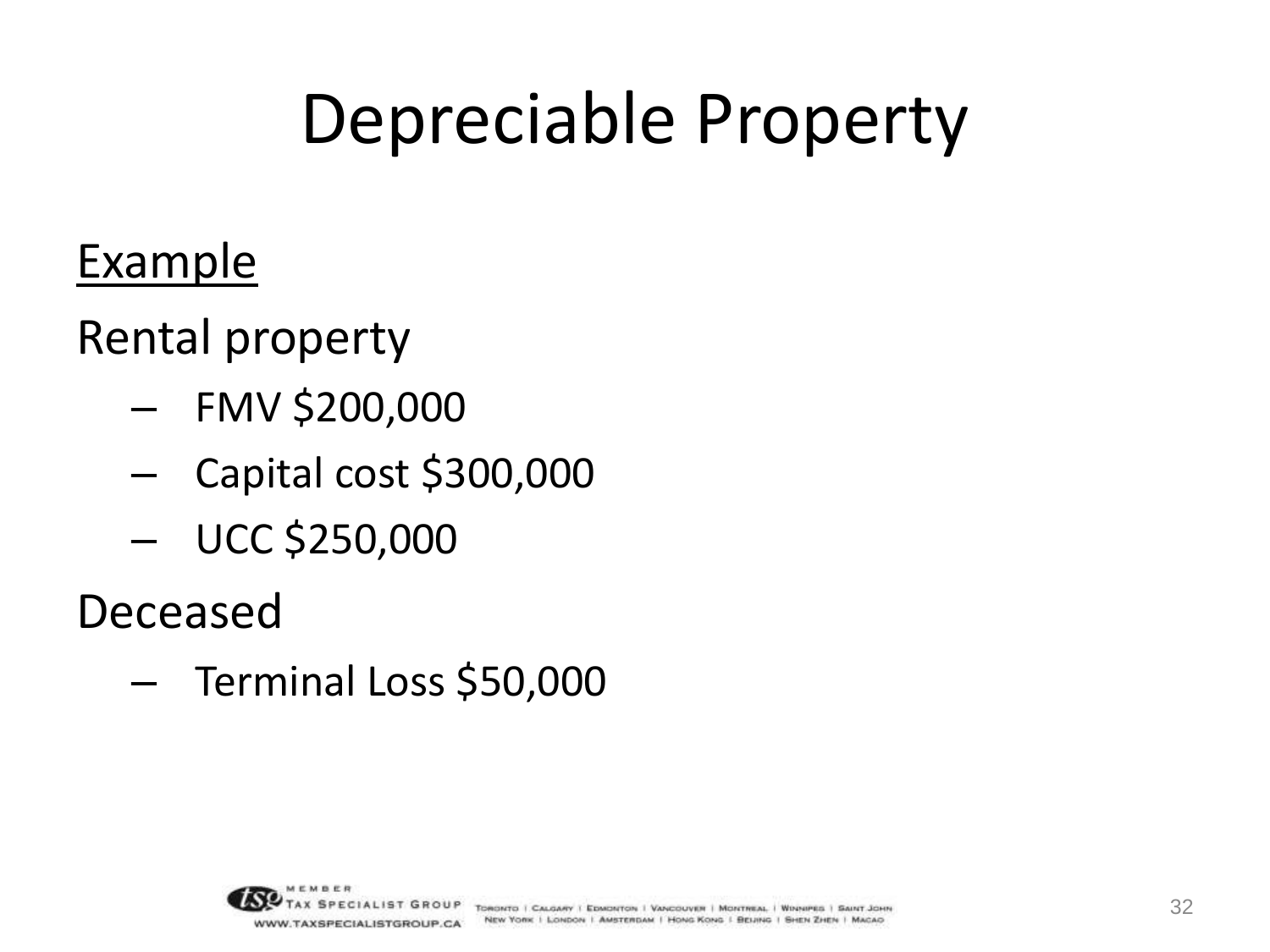#### Example

Estate

- Deemed Capital cost \$300,000
- UCC \$200,000
- Deemed 20(1)(a) deduction \$100,000
- Future sale at \$350,000
	- Capital Gain \$50,000
	- Recapture \$100,000

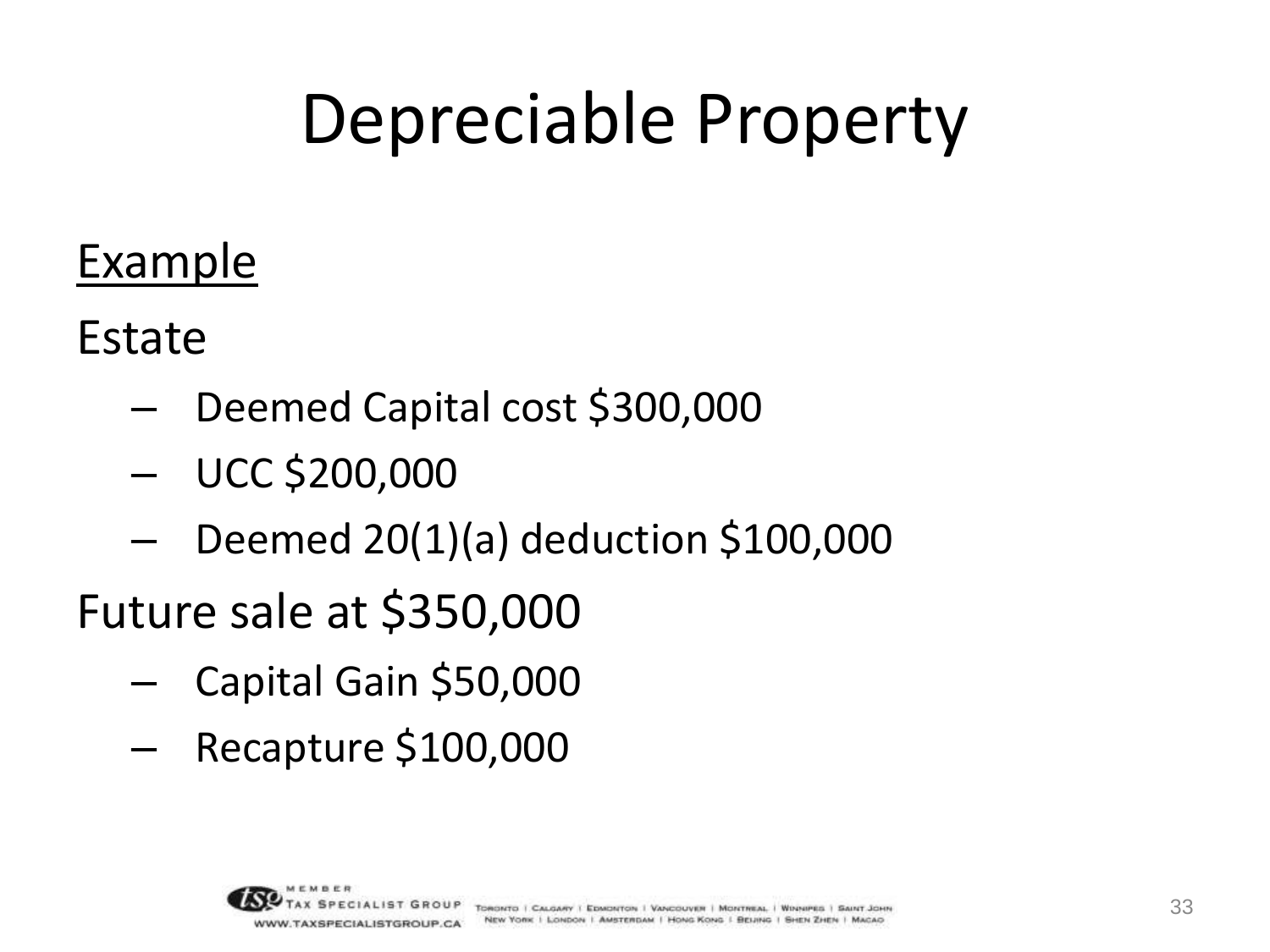## Principal Residence

- Whether or not to claim the principal residence exemption or rollover to spouse
- Paragraph 40(4)(a) provides for deemed ownership so property may qualify as the beneficiary spouse's principal residence
- Subparagraph 40(4)(b)(i) requires designation by the legal representative of the deceased spouse

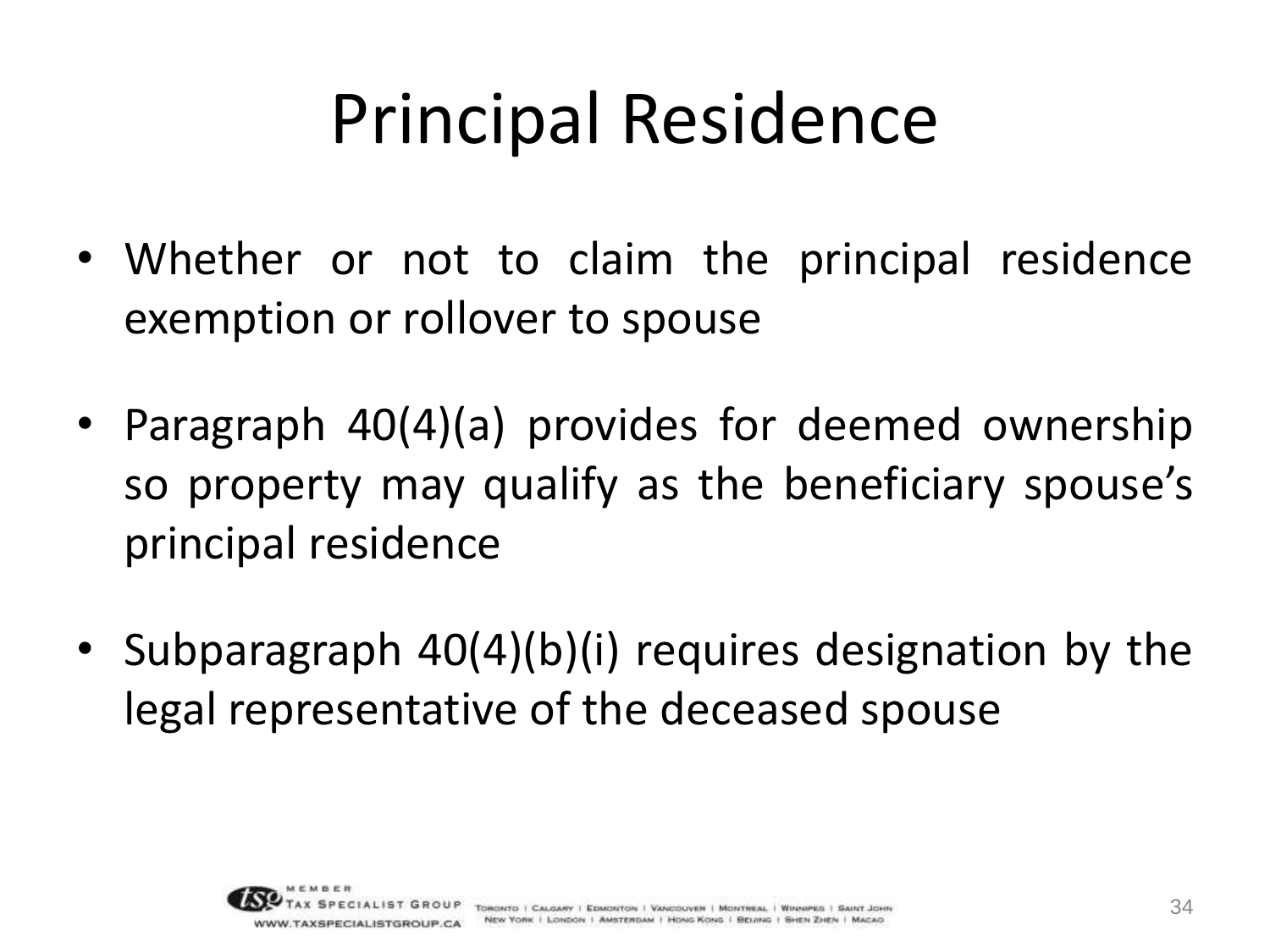## Principal Residence

• Spousal Trust is one of the trusts that may claim the principal residence exemption under paragraph (c.1) of the definition of principal residence under section 54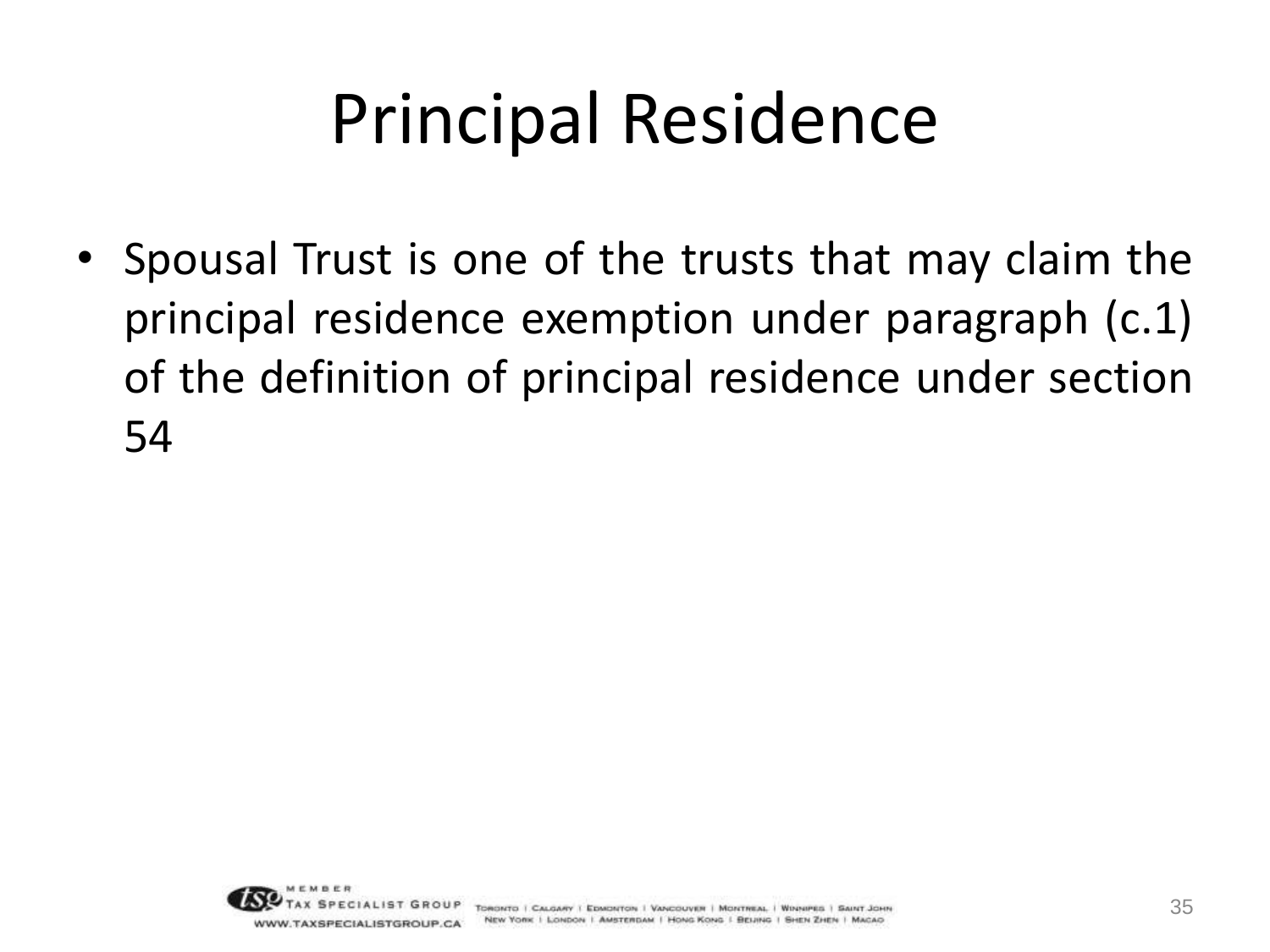- Payment of non-qualifying testamentary debts (e.g. taxes payable on terminal tax return) may taint a spousal trust
- Qualifying debts are:
	- any estate, legacy, succession, or inheritance duty payable in consequence of the death of the taxpayer or the spouse or common-law partner who is a beneficiary under the trust, in respect of its property(e.g. mortgage on a property) or the trust's interest in it;
	- any income or profits tax payable by the trust in respect of its income (but not tax payable by deceased on terminal return) .

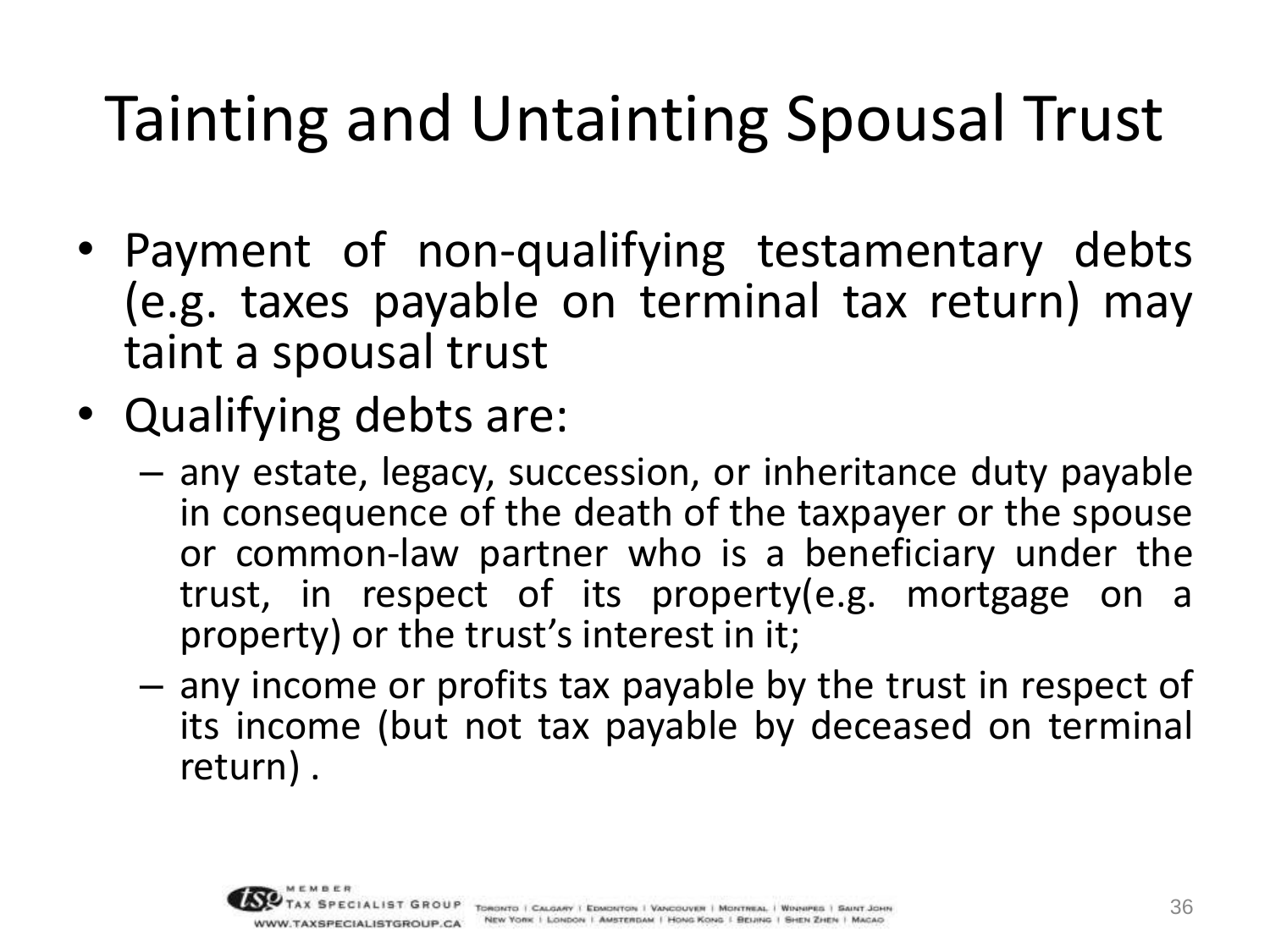- Untainting may be possible under subsection 70(7) if tainting caused by payment of non-qualifying testamentary debts
- Designate certain assets to be disposed of at FMV to satisfy the payment of debts
- Remaining assets can then be rolled over

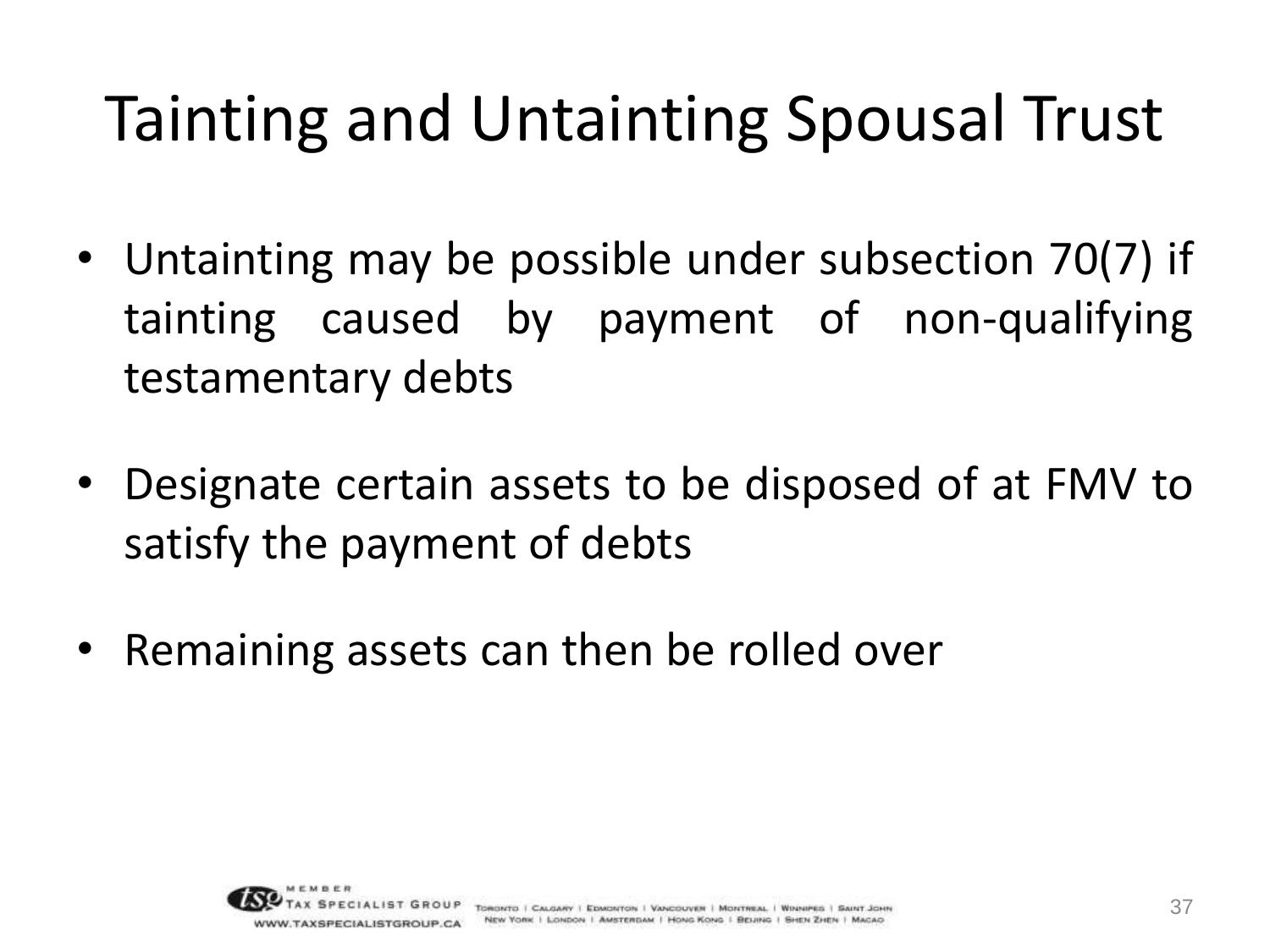• Example

List of assets of deceased:

- Cash \$20,000
- 5,000 Bank of Nova Scotia shares FMV \$50 per share; ACB \$25 per share
- Rental property FMV \$500,000 ACB \$200,000

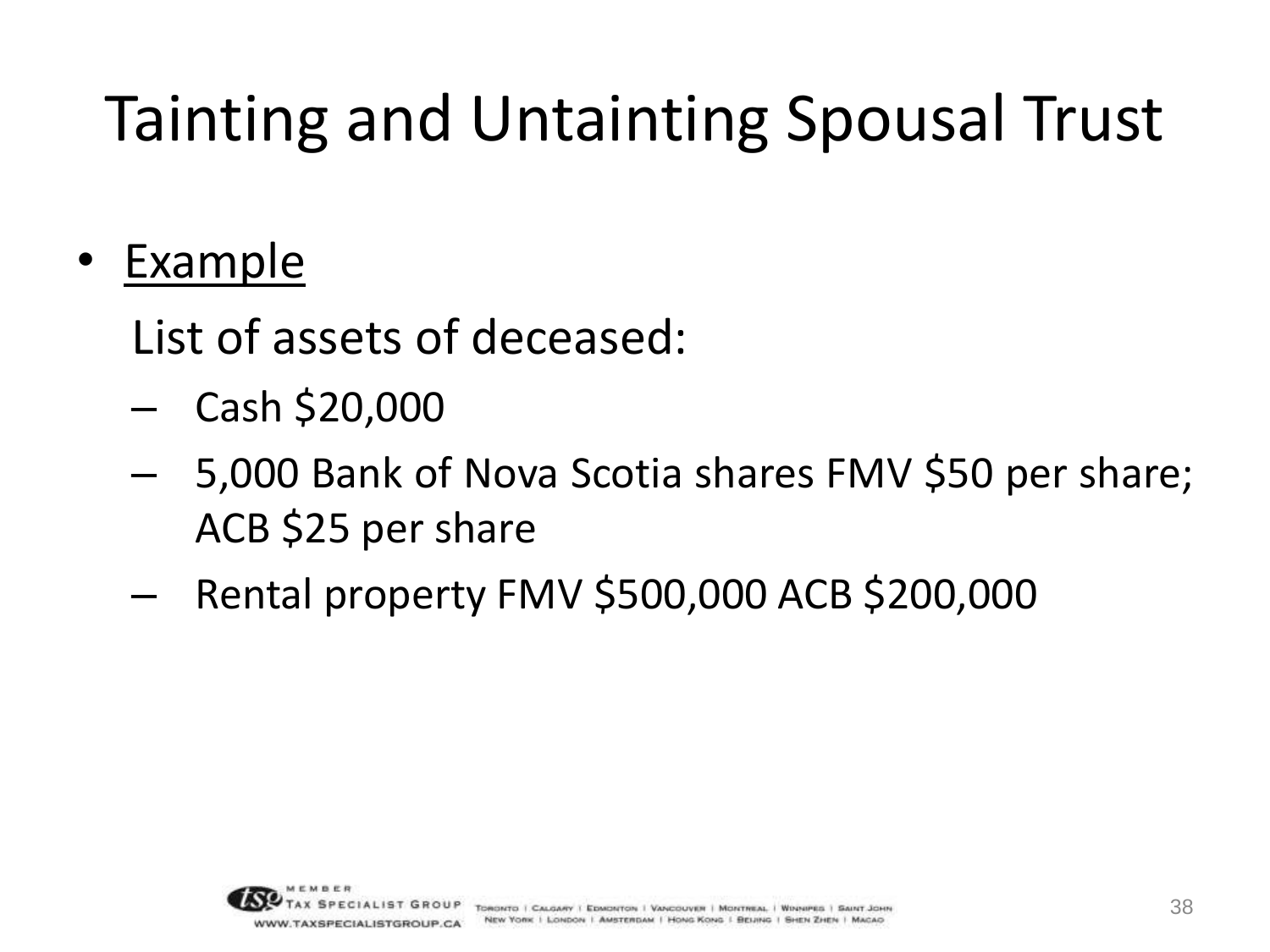• Example

Liabilities of deceased:

- Taxes payable (assuming rollover) \$20,000
- Mortgage on rental property \$100,000
- Funeral expenses \$10,000

Only mortgage is qualifying debt

Total non-qualifying debts of \$30,000

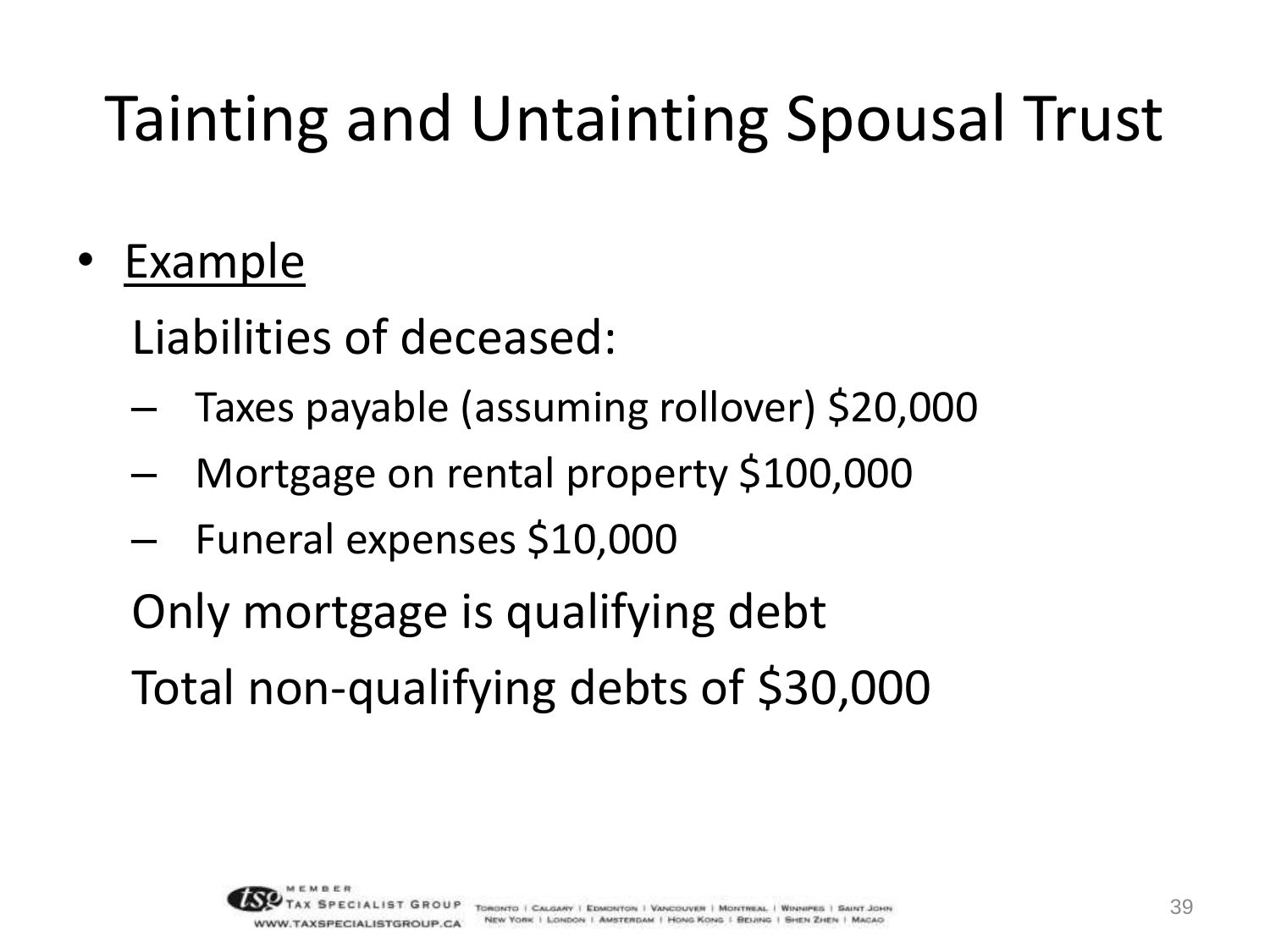• Example

Assume tax rate of 50%

Designation:

- Cash \$20,000
- 265 Bank of Nova Scotia shares \$13,250
- $-$  Total = \$33,250

Additional capital gain 265 shares x \$25 = \$6,625 Additional tax = \$3,312.50

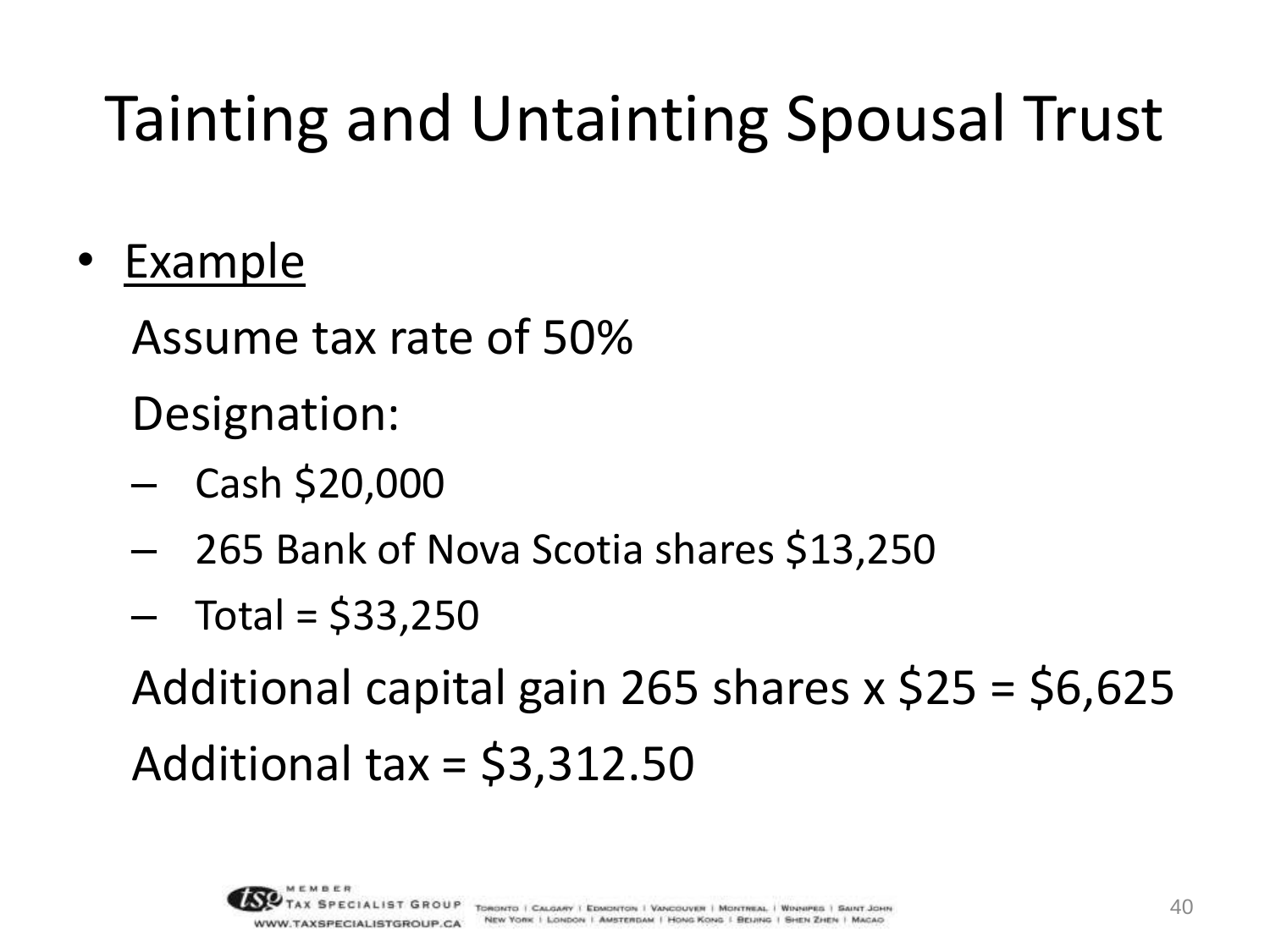- Designation will create capital gain and additional taxes
- Circular calculation
- Election must be filed with terminal return
- Extended due date to 18 months after death under paragraph 70(7)(a)
- Deemed disposition at death of spouse still applies to assets disposed of at FMV to spousal trust